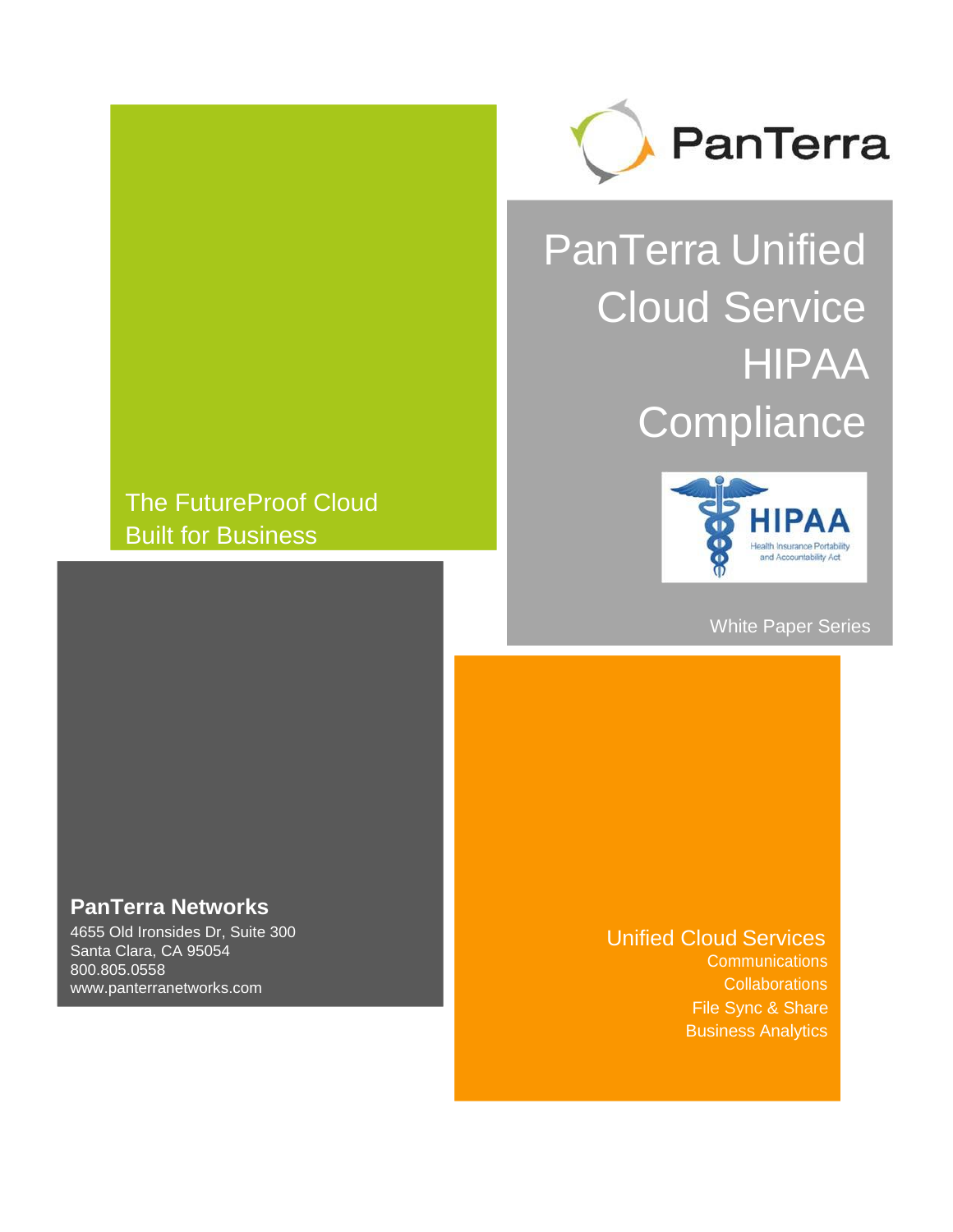



## **PANTERRA'S UNIFIED CLOUD SERVICE & HIPAA COMPLIANCE**

### **Executive Summary**

The passing of HIPAA and the HITECH Omnibus acts in the US has ushered in new stringent requirements for any company handling Patient Health Information (PHI). This includes cloud service providers that store or support the transmission of PHI data. Many cloud providers, such as hosted VoIP providers, are not equipped or capable of supporting these new requirements. Covered Entities (CEs) may not know, but even hosted VoIP providers may fall under these new security requirements if they store voicemails, call recordings or patient faxes in their cloud. In addition, even those cloud providers that claim to be HIPAA compliant may not be providing an end-to-end compliant solution if they are not delivering fully secure (VPN/MPLS) bandwidth and authentication-controlled end device management.

PanTerra delivers an end-to-end fully compliant HIPAA/HITECH Omnibus solution, not only securing its service and data centers, but also delivering secure connectivity and full end device authentication control. PanTerra's end-to-end solution includes:

*Full HIPAA/HITECH Omnibus Compliant Services* – PanTerra has implemented all necessary administrative, technical, physical and organizational requirements to be HIPAA/HITECH compliant for all its cloud services.

*SmartBand MPLS Secure Connectivity* – PanTerra offers an IP-VPN secure bandwidth solution in addition to in-transit encryption to ensure complete security when transmitting ePHI data from a CEs location to PanTerra's data centers.

*Security Protection Extended to End Devices* – PanTerra implements full Multi-Factor Authentication (MFA) for all end devices as required by HIPAA.

*Downstream BA Agreements* – PanTerra has secured all necessary downstream BA Agreements with sub-contractors and 3<sup>rd</sup> party vendors.

PanTerra is fully committed to delivering a secure end-to-end cloud service solution for those enterprises that want to be compliant with HIPAA/HITECH. With PanTerra, your outsourced IT services and PHI content are safe and secure. See how PanTerra can be your HIPAA/HITECH compliant unified cloud service provider today.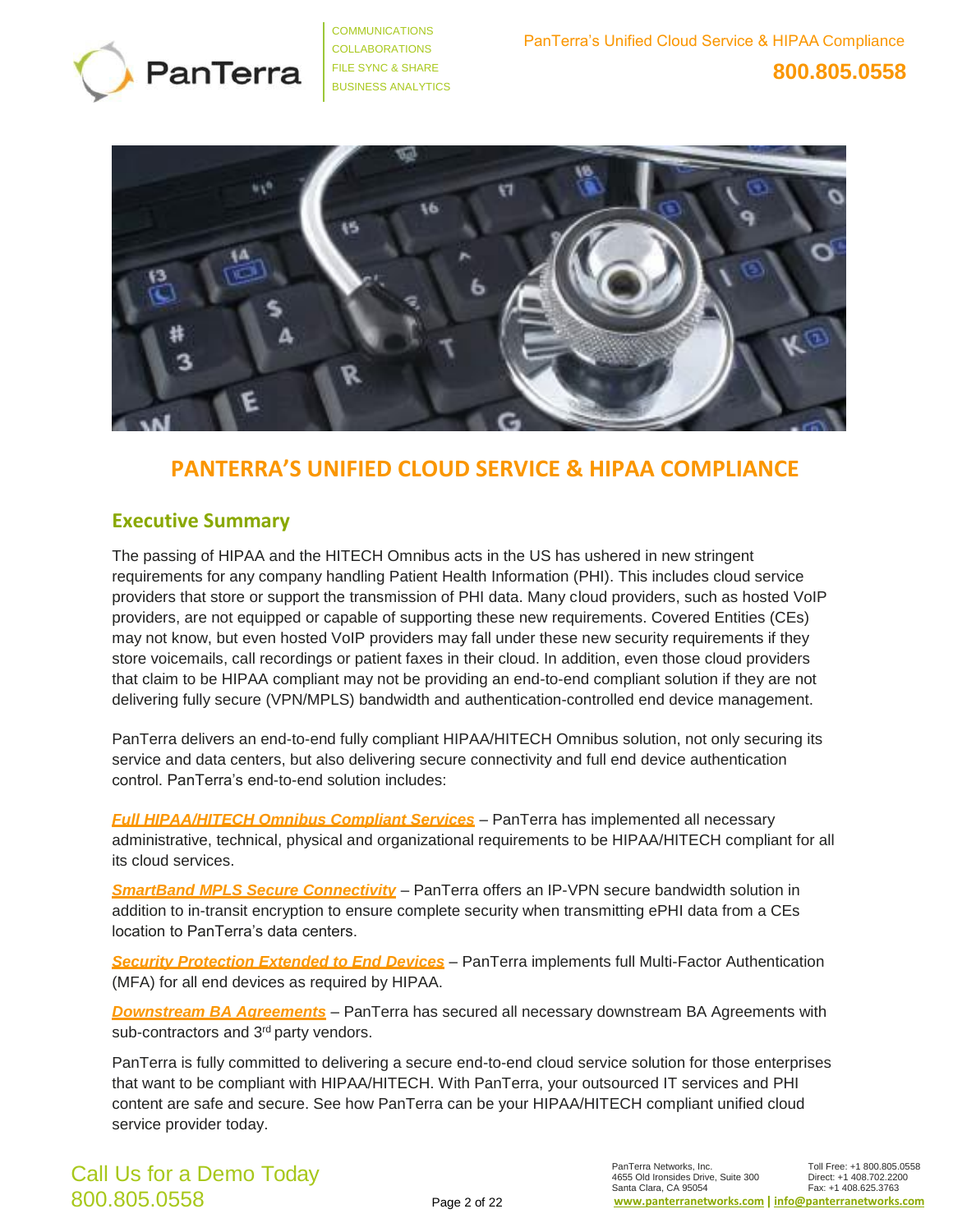

## **What is HIPAA and HITECH Omnibus?**

HIPAA or the Health Insurance Portability and Accountability Act, was passed by the US congress in 1996 with the primary goal to make it easier for people to acquire and retain their health insurance, protect and secure protected health information (PHI) and help the healthcare industry control administrative costs. Covered Entities (CE) are those entities that actually provide the treatment, payment and operations in healthcare, while Business Associates (BA) are entities that have access to PHI and provides a supporting role to a CE. Examples of CEs can include hospitals, clinics, medical groups, healthcare professionals and consultants. Examples of BAs can include a  $3<sup>rd</sup>$  party billing company, a cloud storage company, a patient record keeping company or even a cloud communications company.



When a cloud provider uses 3<sup>rd</sup> party technology (such as BroadSoft), service *outage times will increase* due to the inherent communications and procedural latencies between companies.

Both CEs and BAs must be HIPAA compliant with all HIPAA security and privacy guidelines, rules and regulations when dealing with PHI content. Additionally, a BA entity must maintain HIPAA compliance (thru a downstream Business Associate Agreement) with any subcontractors or outsourced entities that have contact with PHI content.

HITECH Omnibus, or the Health Information Technology for Economic and Clinical Health, was passed into law in 2009 to promote the adoption and meaningful use of health information technology and, specifically, electronic health records (EHR). HITECH stipulates specific HIPAA security and privacy rules and penalties that BAs must comply with and works in conjunction with HIPAA to ensure the privacy and security of PHI within CE and BA entities.

## **HIPAA/HITECH and Cloud Service Providers**

Cloud service providers may be a Business Associate (BA) if they handle electronic PHI (ePHI). As such, the cloud provider would be subject to all the rules, regulations and guidelines of a BAA under the HIPAA and HITECH acts. Furthermore, and subcontractor or other downstream entity that the cloud provider engages that has access to ePHI would also be a BA and be subject to a downstream BAA between them and the cloud service provider.



Cloud service providers must meet and maintain stringent security and privacy standards in order to be HIPAA/HITECH compliant. However, that's only part of an end-to-end HIPAA/HITECH compliant cloud solution.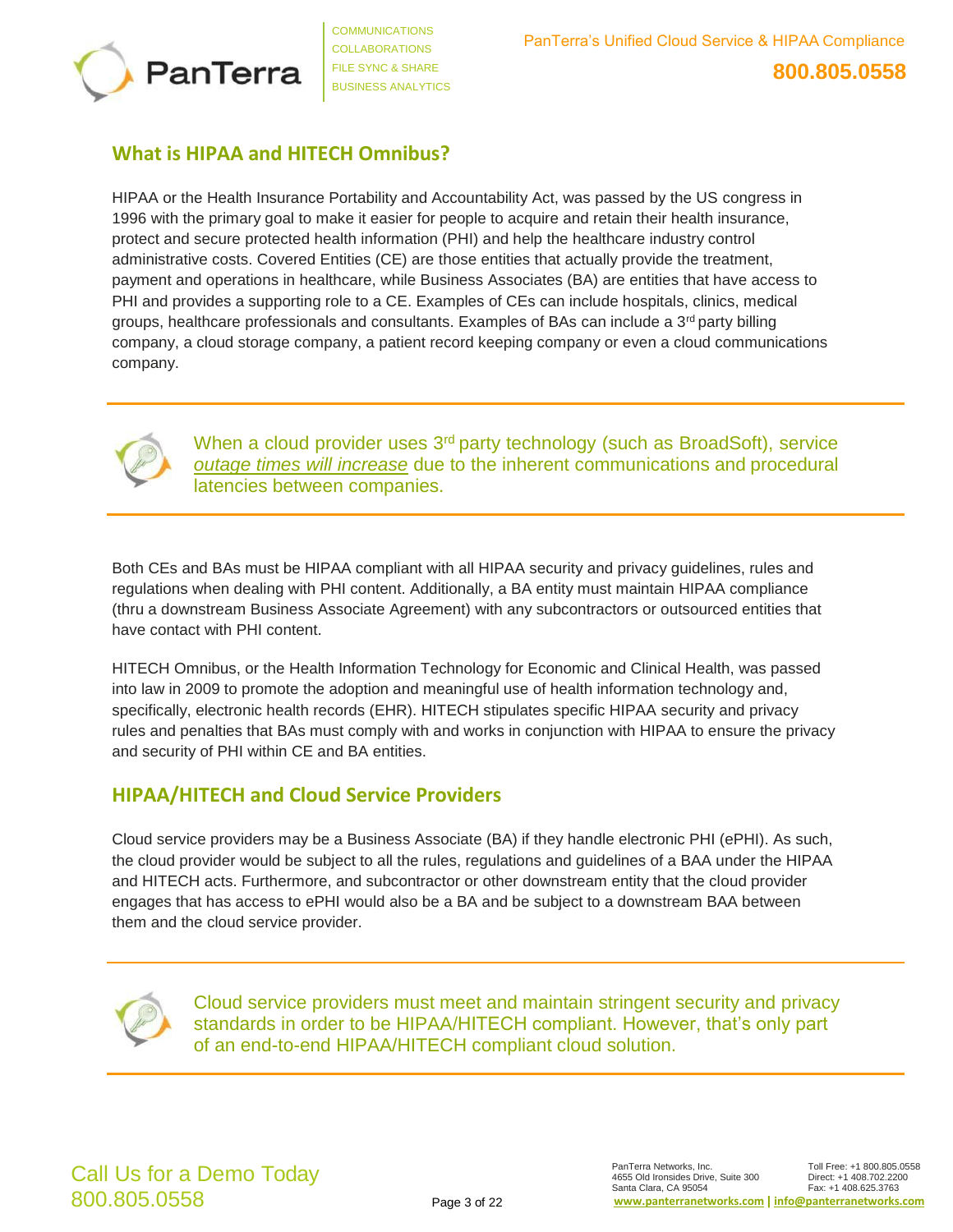

Examples of ePHI content can include patient records, scanned patient medical images, emails, voicemails, faxes and even phone call recordings. Indeed, HIPAA and HITECH place stringent security and privacy rules and guidelines on cloud service providers that many fail to meet. These rules cover four areas including administrative, physical, technical and organizational.



Let's take a look at each area:

**Administrative** – BAs must implement security management processes and procedures to prevent, detect, contain and correct security violations of ePHI data. They must have an identified security officer and must have ePHI access management procedures in place. BAs must also have ongoing security awareness training, incident and contingency plans and periodic security evaluation.

**Physical** – BAs must implement physical access control to all data centers housing ePHI data as well as any end point devices (workstations, mobile devices, IP phones) that access any ePHI data.

**Technical** – BAs must implement access control mechanisms to control access to ePHI data. User authentication, access logging and auditing of ePHI data access is also required. Finally, transmission security for any ePHI data transmitted to and from the cloud must be provided.

**Organizational** – BAs must implement any additional procedures and policies to ensure compliance with all HIPAA security rules. All security documentation should be in written/electronic form.

Cloud providers must not only implement the necessary HIPAA/HITECH rule and regulations themselves, but they must get any sub-contractors or third-party providers that will have access to ePHI data to also follow HIPAA/HITECH rules governing BAs. The cloud provider must have signed BAAs from each subcontractor/3rd party in order to be compliant themselves. They will be required to sign a BAA with the CE guaranteeing compliance.

#### *HOWEVER, obtaining a BAA from the cloud provider does not completely cover the CE, as some*

*cloud providers would lead you to believe*! From the CE's point of view, all components in the chain must be compliant in order to be fully compliant with HIPAA/HITECH. The cloud provider is one component (albeit a large component) in the chain. The access point and connectivity to the data center represents the other components that are involved in the end-to-end cloud solution.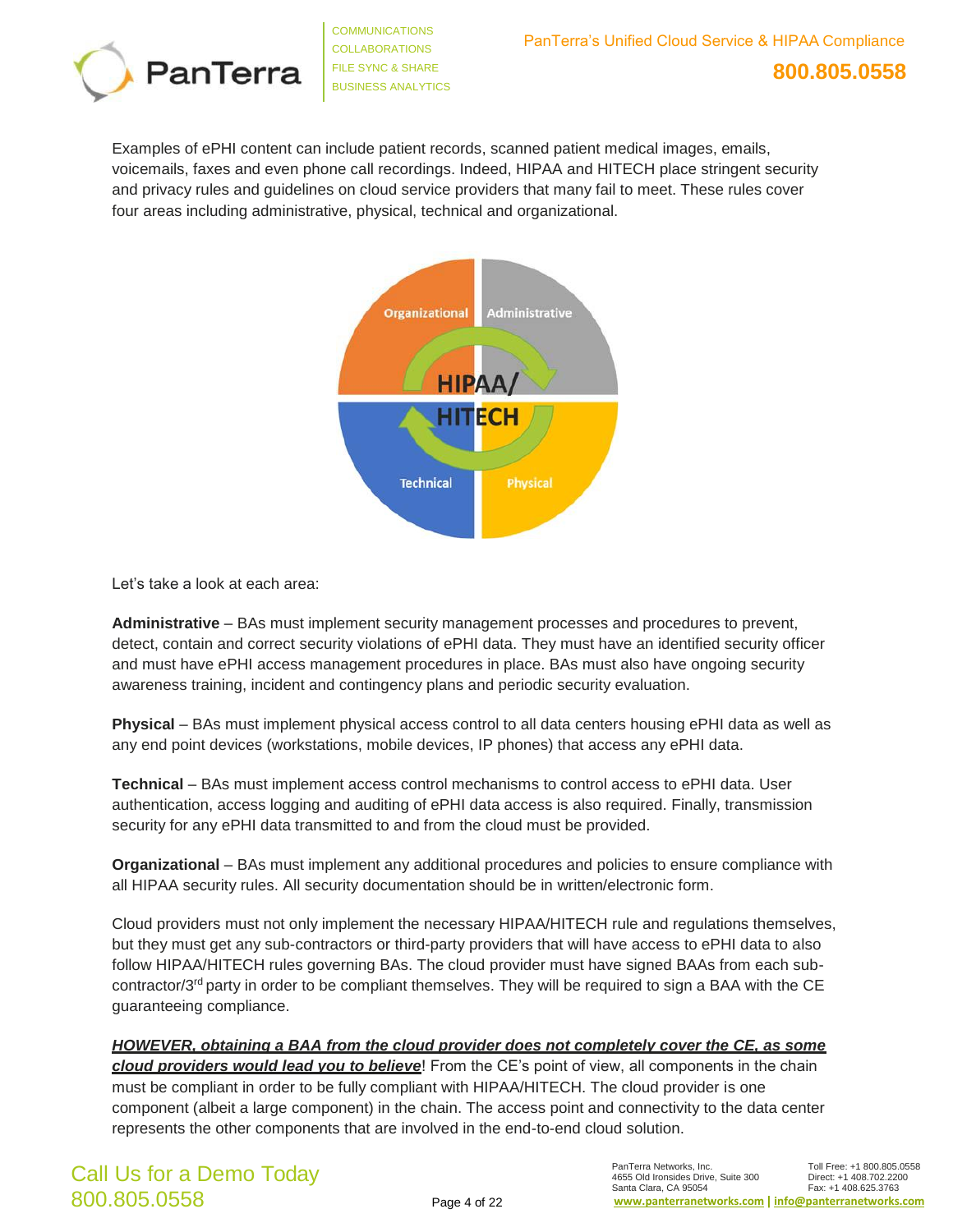



All three components, the cloud service provider (and data center), the connectivity circuit and the end point devices (where ePHI is accessed) must be HIPAA/HITECH compliant in order for the CE to be fully compliant and secure. If for example, the end point device is not authenticated, then ePHI data accessed from that end point may be compromised. This violates the physical security rules of HIPAA. Most communications cloud service providers do not authenticate end point devices. In addition, many cloud service providers do not provide connectivity bandwidth, thus forcing the CE to acquire bandwidth from a 3<sup>rd</sup> party. The CE would then have to get a BAA from that downstream 3<sup>rd</sup> party provider as well.

If you are using or contemplating on using a cloud service provider and have ePHI data, make sure to ask your cloud provider the following questions:

- Is the cloud service provider HIPAA and HITECH Omnibus compliant?
- Is the cloud service provider willing to sign a BA Agreement?
- Does the cloud service provider have downstream BAAs with all sub-contractors that have access to ePHI data?
- Does the cloud service provider deliver an end-to-end solution for HIPAA compliance, including not just your cloud service, but connectivity and end point device authentication security?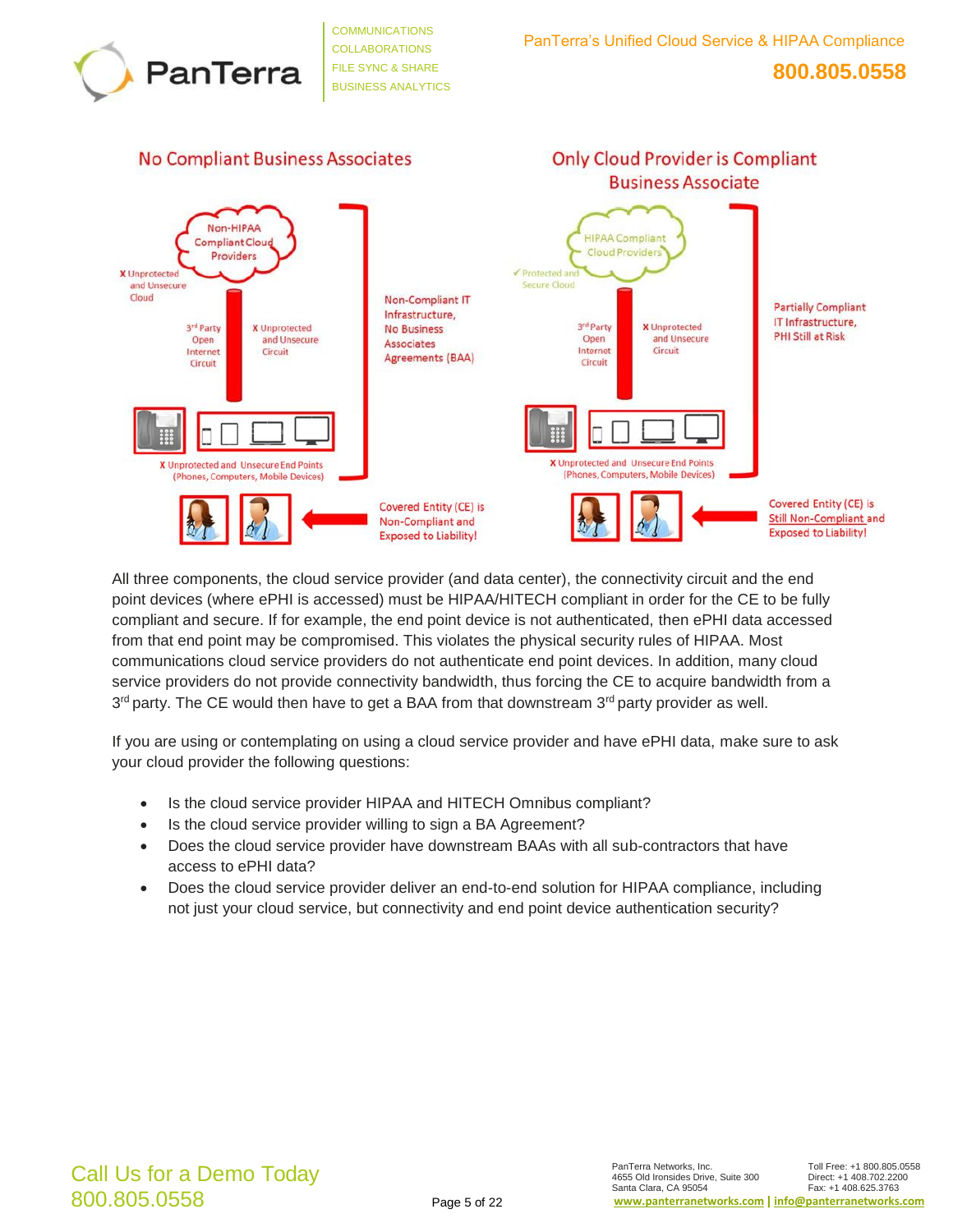

## **PanTerra HIPAA Compliance – An End-to-End Solution**

Delivering a HIPAA/HITECH compliant solution requires significant commitment and diligence from a cloud service provider. PanTerra is 100% committed to delivering an end-to-end HIPAA/HITECH compliant solution that not only covers the cloud service, but the end devices and connectivity components as well. This end-to-end single vendor secure solution is unique in the industry.

#### **Enhanced HIPAA Level Security Features**

HIPAA/HITECH security for cloud services is critical and cloud service providers can either follow the industry or lead it. PanTerra leads by being both technology and service provider. Utilizing the most advanced cloud security technologies available, PanTerra integrates enhanced security into their unified cloud services to protect and secure ePHI content and communications across the enterprise. Interoperability features with existing security systems and environments also means that you can be confident PanTerra's services will fit into your existing security environment.

PanTerra's HIPAA/HITECH security enhancements include:

✓ **Multi-Factor Authentication (MFA) on ALL devices** - Includes desktops, mobile devices and IP Phones. This meets HIPAA's workstation authentication requirement and virtually eliminates VoIP phone hacking, which can compromise ePHI security and cost companies thousands of dollars! Additional MFA administrative tools are also provided including IP range white and black listing and administration MFA request approval.



- ✓ **Single Sign On (SSO) authentication**  Allows single secure sign on to PanTerra services through industry standard SAML 2.0 providers including active directory, OneLogin and Okta.
- ✓ **Full encryption in-transit and at-rest**  All content and communications transmitted from PanTerra's data centers to customer locations is fully encrypted both in-transit (default RC4-128 encryption) and at-rest (256-bit AES encryption) within the data centers.
- ✓ **Downstream BAA compliance**  PanTerra supports full HIPAA compliance for all communications and content and has obtained BAAs with downstream sub-contractors and  $3<sup>rd</sup>$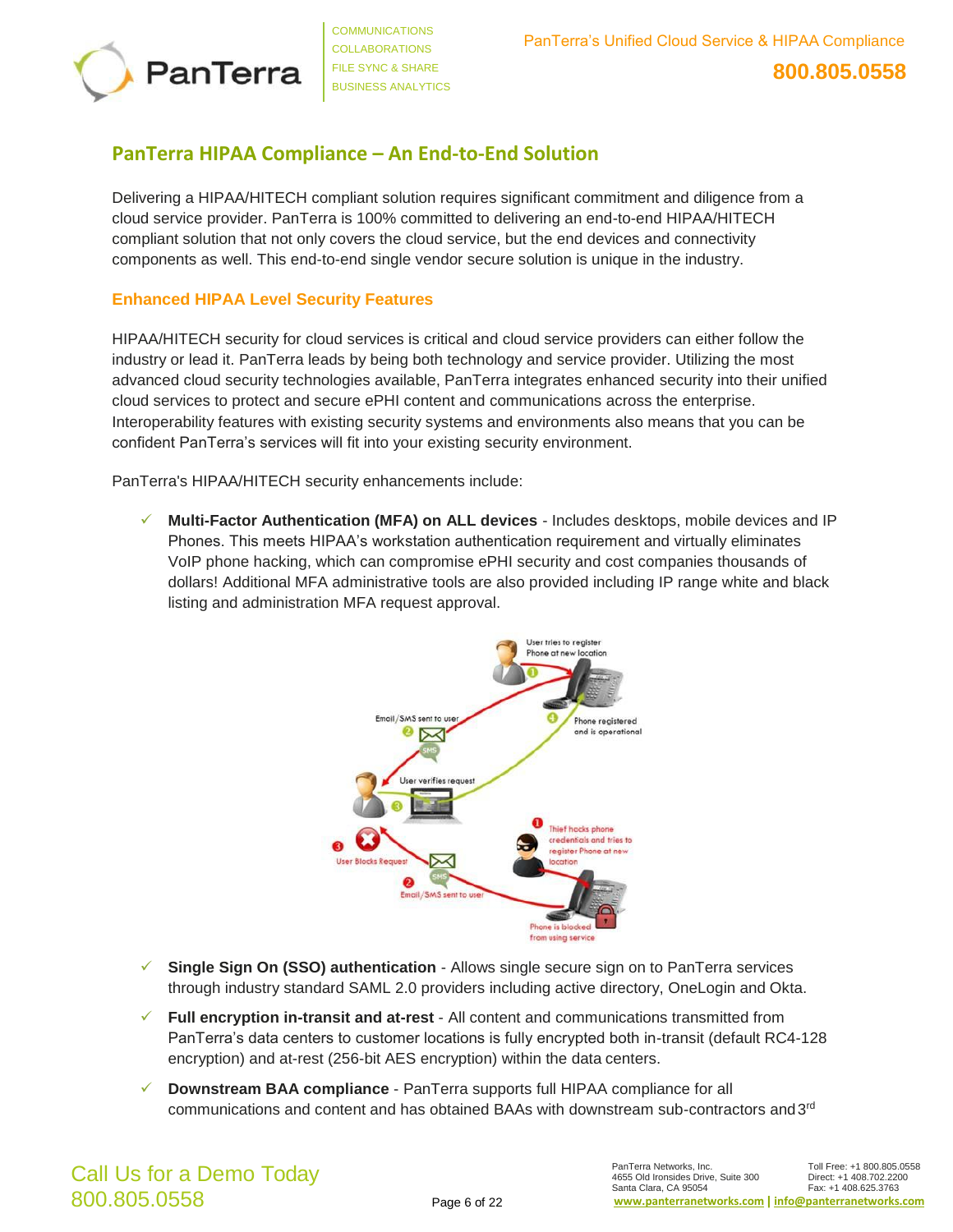

party vendors.

- **SmartBand MPLS** PanTerra offers its own managed IP-VPN secure, meshed MPLS network for maximum security and QoS. PanTerra's SmartBand MPLS is the most pervasive, cost effective way to ensure secure access to all enterprise locations as well as PanTerra cloud services.
- **Multiple Active Device Manager (MADM)** Allows any user or admin to remotely lock out any device that might be stolen or lost.
- ✓ **Re-assign owner**  Allows admins to instantly re-assign SmartBox content to another user. This is useful when an employee is terminated.
- ✓ **Ultra-secure data centers**  Employing latest HIPAA compliant physical and cyber security technology, PanTerra's data centers are hardened to attacks including DOS, DDOS, unauthorized access, and viruses. Data center operations are constantly scanning and monitoring for cyber-attacks and continuously monitoring for new viruses and patching any at-risk software.
- ✓ **Security commitment**  PanTerra is 100% committed to security and has identified security personnel (security officer) to administer, manage, review and train PanTerra employees on an ongoing basis.

#### **SmartBand MPLS – Secure Connectivity for an End-to-End Compliant HIPAA Solution**

Securing the cloud data center is only part of a complete end-to-end HIPAA/HITECH compliant solution for the CE. CEs need to have a secure method for transmitting ePHI data from their locations to the cloud provider's data center. PanTerra performs application level encryption during transmission by default; however, application level security may not be sufficient for the CE. PanTerra offers, SmartBand MPLS, in these instances. SmartBand MPLS is a secure IP-VPN connection between the CE's locations and PanTerra's data centers to fully secure and protect ePHI data during transmission.



#### PanTerra End to End HIPAA/HITECH Compliant Solution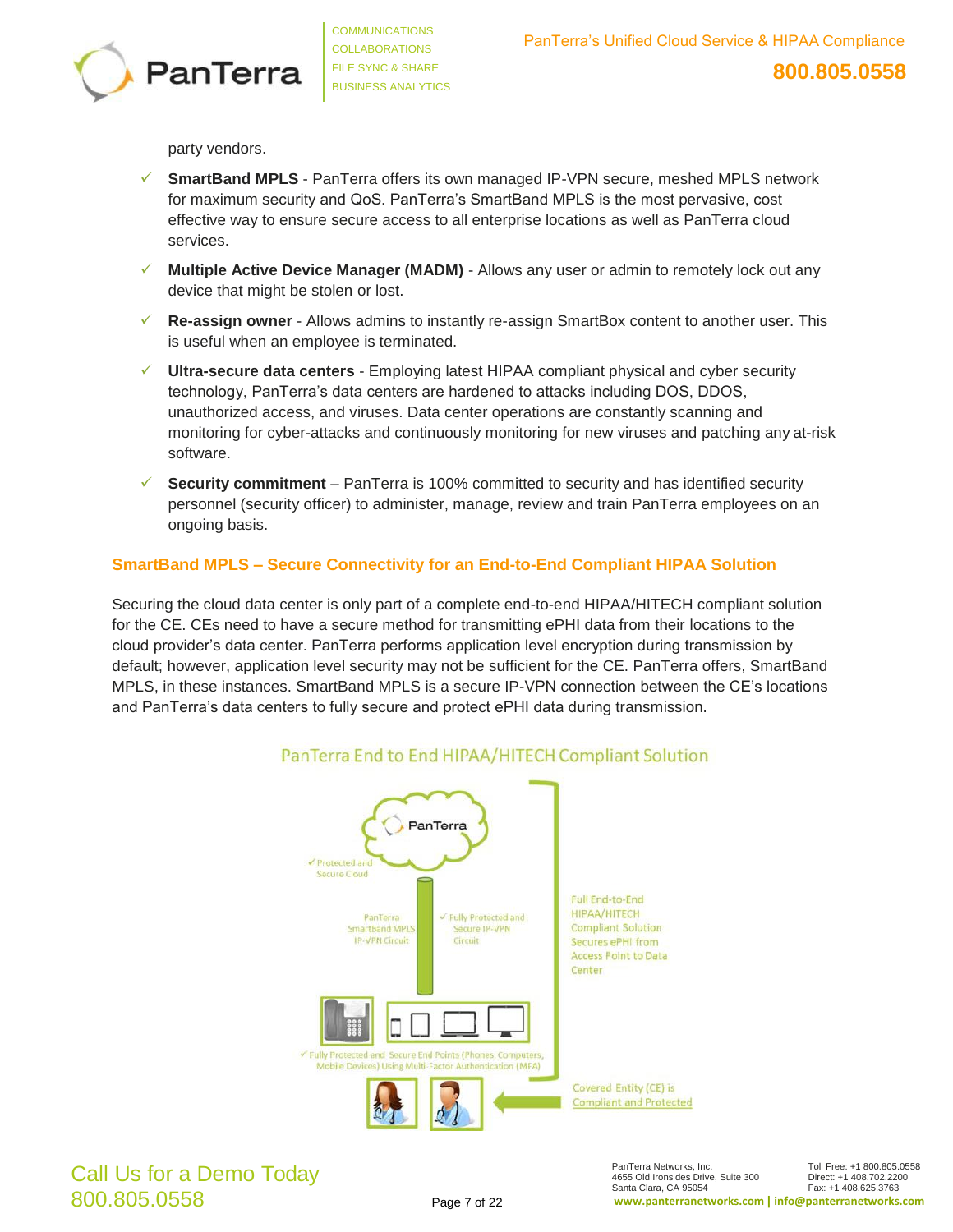

With SmartBand MPLS and end device authentication, CEs can have the peace of mind that they have a full end-to-end HIPAA/HITECH compliant solution, fully owned and maintained by PanTerra.

#### **Written BA Agreements**

For those enterprises that require HIPAA/HITECH compliance, PanTerra has an end-to-end solution and will enter into a written BA Agreement (BAA) with the enterprise (CE). In addition, PanTerra has secured all necessary BAAs from any downstream sub-contractors or  $3<sup>rd</sup>$  party vendors that may have access to ePHI data.

#### **PanTerra Answers to the HIPAA/HITECH Questions**

✓ **Is PanTerra HIPAA and HITECH Omnibus compliant?**

**Yes**, PanTerra is HIPAA/HITECH Omnibus compliant with extensive security and privacy features that ensure your ePHI data is secure. PanTerra data centers implement the most stringent physical security measures and access controls while its unified cloud services implement extensive authentication, access control, logging and auditing features. Administrative and organizational policies and procedures along with responsible security personnel ensure that security is monitored, contingency plans reviewed, and all personnel receive training and are evaluated.

✓ **Does PanTerra have BA Agreements with all sub-contractors that have access to ePHI data?**

**Yes**, PanTerra has written BA Agreements (BAA) with all relevant sub-contractors and 3<sup>rd</sup> party providers that have access to ePHI data.

#### ✓ **Is PanTerra willing to sign a BA Agreement with the Covered Entity?**

**Yes**, PanTerra will work with and sign a BA Agreement with the CE.



When a HIPAA compliant cloud provider doesn't offer secure broadband connectivity or authentication of end point devices, they are NOT delivering an end-to-end HIPAA compliant solution for the Covered Entity (CE).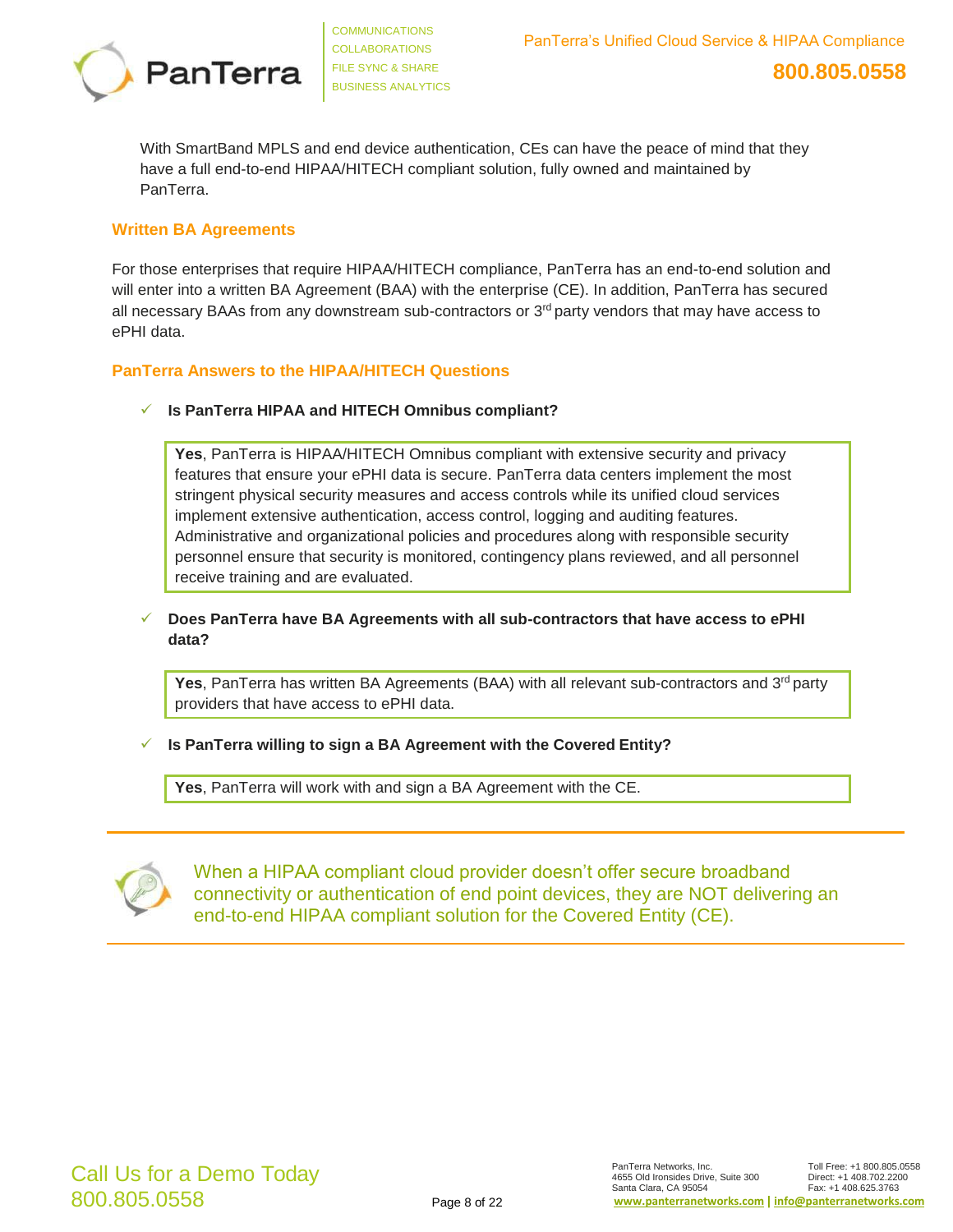

✓ **Does PanTerra deliver an end-to-end secure solution for HIPAA compliance, including not just your cloud service, but connectivity and end point device authentication security?**

**Yes**, PanTerra is unique in the industry in offering fully secure IP-VPN connectivity and Multi- Factor Authentication (MFA) to fully secure end point devices in combination with their HIPAA/HITECH compliant unified cloud services, creating a completely HIPAA/HITECH compliant end-to-end solution for the CE. *Only PanTerra can provide complete peace of mind for a CE moving their IT services to the cloud.*

## **Our Unique Unified Cloud Solution is** *Unmatched in the Industry*

Today, enterprises are taking advantage of the benefits of a cloud solution as they migrate their IT services to the cloud. In fact, more and more enterprises are taking the next logical choice and moving multiple IT services to the cloud: communications, collaborations, file sync & share, and analytics are all services that benefit from a cloud implementation.



However, moving multiple IT services to the cloud can impose some new challenges and problems. Multiple administration portals, inter-service conflicts, inconsistent service attributes such as security and higher aggregate service costs are all real challenges that can result if multiple cloud service providers don't "play well together." And when they don't, resolving inter-service issues can be virtually impossible as the "finger pointing game" becomes a real scenario.

#### **PanTerra's Unified Cloud Service Approach**

PanTerra delivers a Unified Cloud Service solution that combines unified communications, collaborations, file sync & share and business analytics into a single fully customizable cloud solution. Enterprises can tailor each user within the company with the necessary features to match their role within the company. If their role changes, they can easily add or remove features instantly. Being 100% cloud deployed means that all services are consistently deployable anywhere in the world with the same service attributes.

## Call Us for a Demo Today 800.805.0558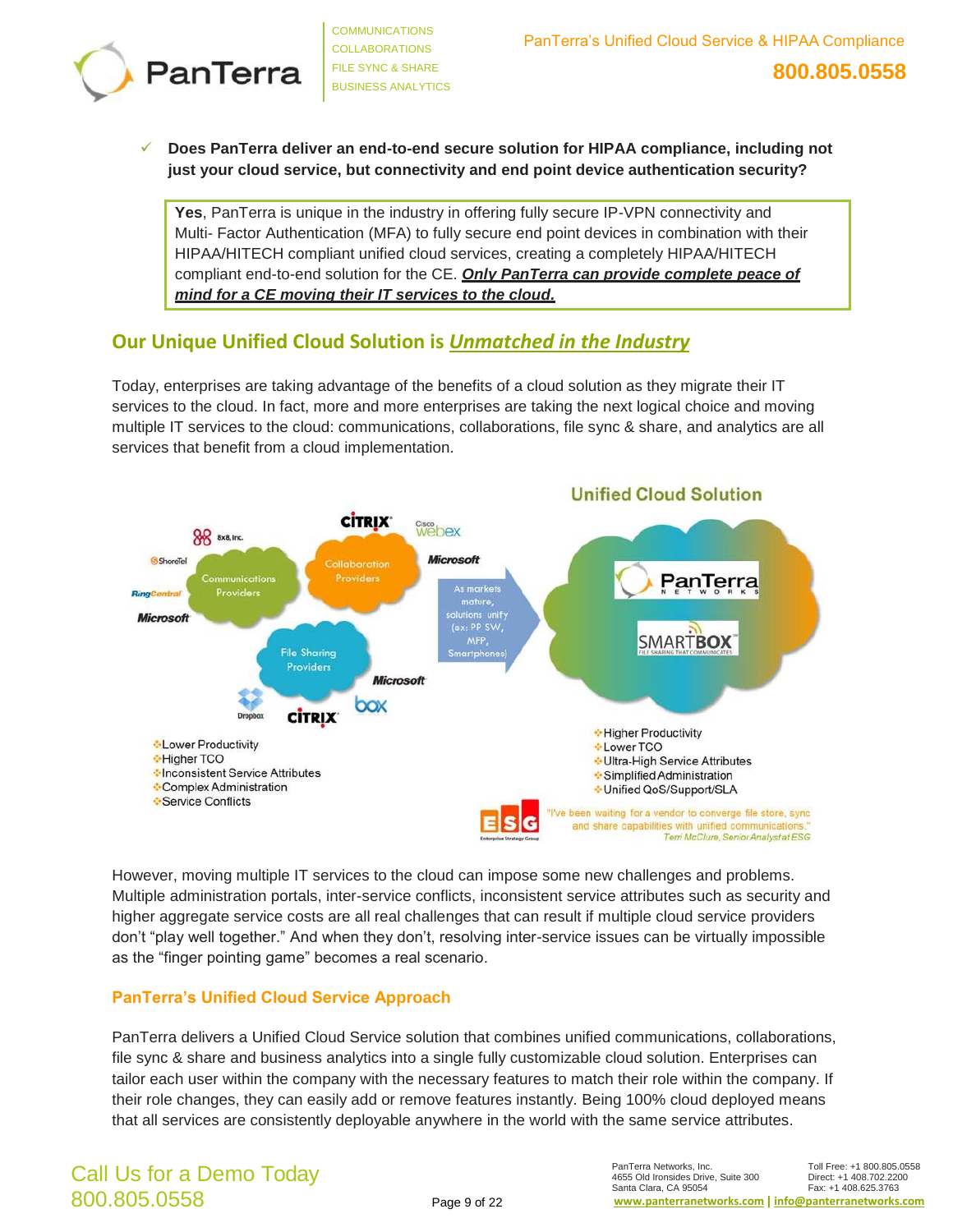



Much like what Office did to personal productivity software, PanTerra's unified cloud solution does to the Cloud, delivering a unified experience, ease of use, higher productivity, lower cost and simplified management across multiple cloud services.

Without any dedicated on-premises hardware, PanTerra's service is FutureProof, essentially eliminating service obsolescence and making so called "rip and replace" strategies a thing of the past. As new technologies are made available to the industry, PanTerra can integrate them into the service and instantly deploy them to customers. The replacement of "heavy" client-side software programs, susceptible to virus injection and requiring complex version management, are replaced with browserbased clients that allow anywhere access to PanTerra services. Mobile apps provide an optimal interface for mobile devices, complementing desktop and IP phone access. Users can truly take their complete office environment with them including files, documents, calls, messages, and even web meetings.



Security is of paramount concern with cloud services and PanTerra adds significant security features above and beyond other cloud service providers. PanTerra data centers implement the most stringent physical as well as cyber security measures available to ensure security and continuous operations. PanTerra's enhanced security and privacy measures allow it to offer full HIPAA compliance. Along with its SmartBand MPLS offering, PanTerra offers the most secure end-to-end environment for those customers seeking HIPAA level security for their cloud services.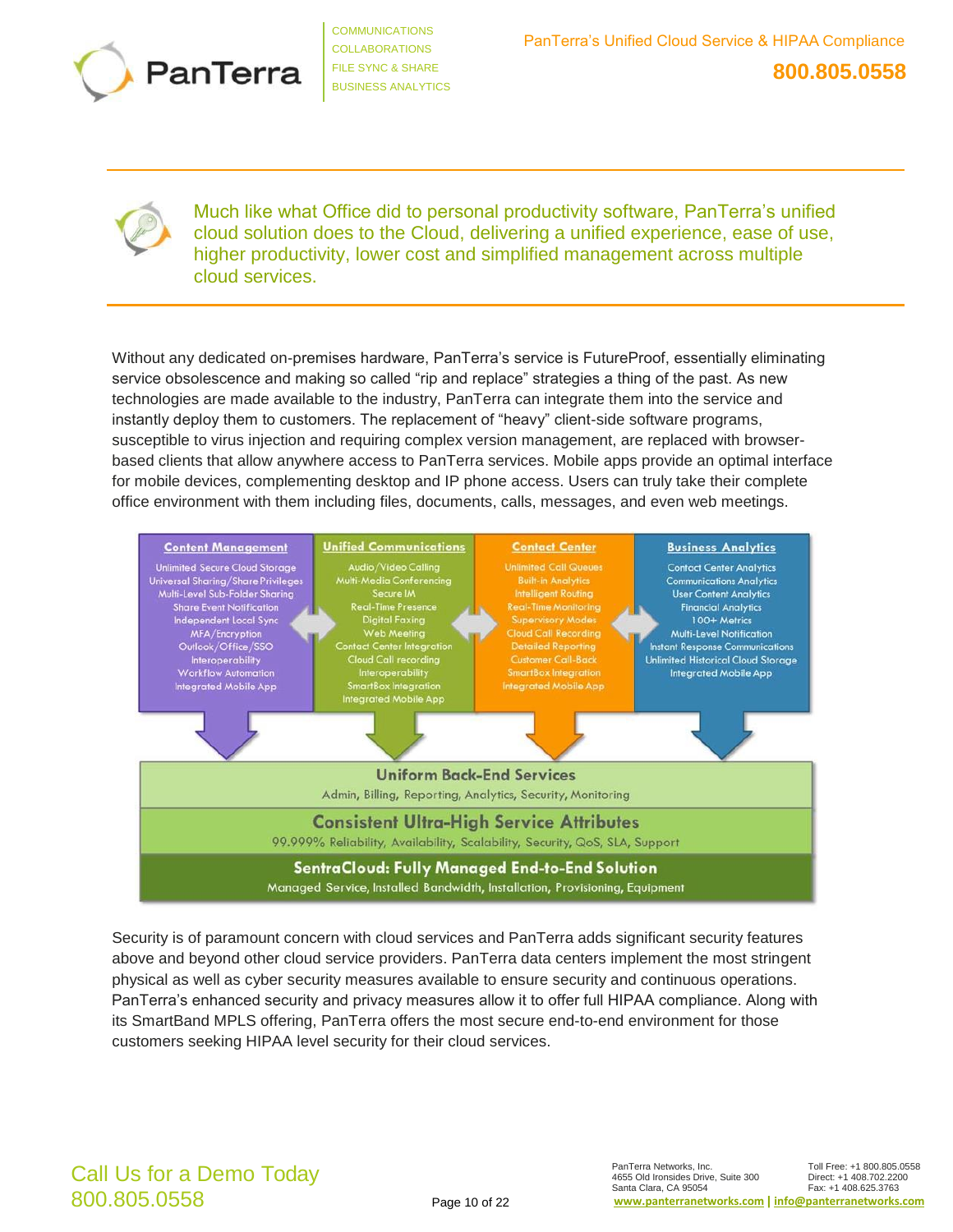



Hosted VoIP customers are susceptible to IP phone hacking which *can cost customers tens of thousands of dollars per attack.* PanTerra implements full Multi-Factor Authentication (MFA) on all mobile devices, desktops and IP phones, a first in the industry, virtually eliminating this type of attack.

PanTerra is the only provider to implement Multi-Factor Authentication on all desktops, mobile devices *and IP Phones*. With MFA, VoIP hackers cannot relay illegal VoIP minutes on your account by simply acquiring the IP phone credentials of one of your users. Indeed, VoIP phone hacking costs enterprises millions of dollars each year; but with PanTerra, VoIP phone hacking is virtually eliminated. In addition, PanTerra implements per user, per day, per country international charge limits so that in the event a hacker does gain access to a user's account, their potential cost damage is limited, much like how credit cards monitor and limit unusual transactions. PanTerra also implements full encryption in-transit and atrest for content to ensure both security and privacy of cloud content. A Multiple Active Device Manager (MADM) feature monitors all active devices connected to the service and allows any user or administrator to lock out a device that might be stolen or lost. PanTerra's unified cloud service is the most secure endto-end cloud solution in the market.

Back-end administration of PanTerra's unified cloud solution is also unified providing a single browserbased administration portal to manage all services. Common management tasks include user/team/group management, account level service management such as auto attendants, Call Center management, and advanced billing. Multi-select user capabilities make it easy to support larger enterprises and to make changes to a number of users quickly.

Advanced billing capabilities allow complete customization of billing statements and invoices to accommodate virtually any cost center structure a large enterprise might have. From a simple centralized single invoice structure to more complex per location invoicing or a hybrid of aggregate multiple location invoicing or multiple payment mode support, PanTerra's advanced billing capabilities provide ultimate flexibility to match an enterprise's existing cost structure. Separate multi-level billing statements and lineitem cost splitting are also configurable.



SmartBand, PanTerra's own broadband solution, can be deployed as an open Internet connection or as a fully meshed, VPN secure, QoS enabled SmartBand MPLS connection. Both are fully deployed and managed by PanTerra.

As part of an end-to-end solution, PanTerra also optionally provides SmartBand circuits to connect customer locations to their cloud service. Customers can select from a broad range of speeds from T-1 to over 10 Gb/sec Ethernet over Copper (EoC). In addition, both Open Internet and MPLS connections are supported. SmartBand MPLS is available in over 85 markets to over 10 million business locations and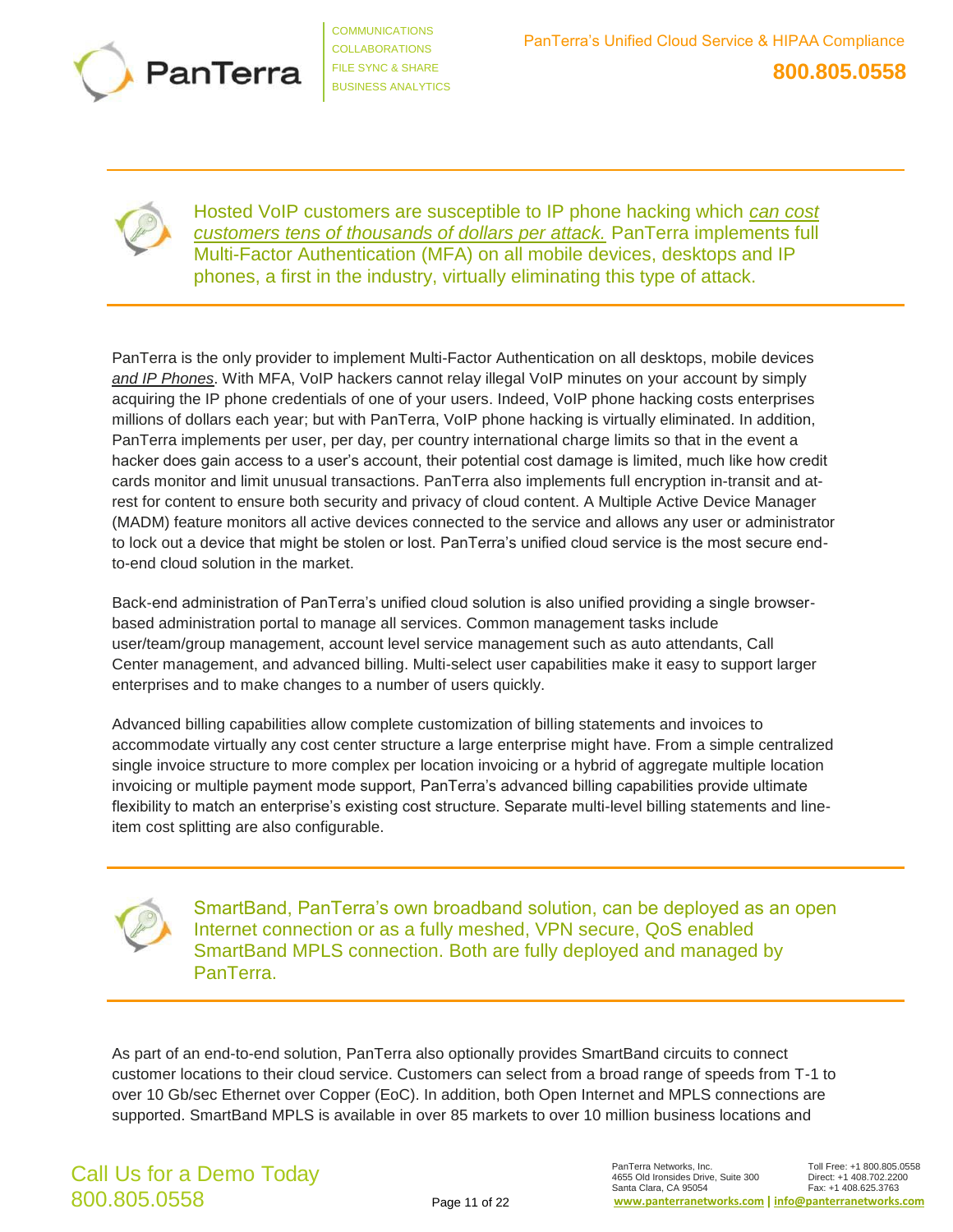

provides a fully meshed, VPN secure, multi-level QoS connection to PanTerra's cloud. SmartBand is the broadest connection offering available today.

Finally, PanTerra offers managed SmartBand connectivity, managed on-premises networking equipment and managed IP phones. With PanTerra, customers have a single point of ownership for their end-to-end cloud solution.



#### **Access PanTerra's Unified Cloud Services Anywhere**

A unified cloud solution can have a major impact on productivity for both IT staff and more importantly, every employee in the company. By significantly reducing or eliminating redundant or repetitive tasks that each employee has to perform on a daily basis to utilize the cloud services, a unified cloud solution allows more of each employee's time to be directed towards positively impacting revenue for the company. Take for example the amount of time a user wastes managing all the groups of contacts they use on a daily basis to collaborate with other employees or people outside of their company. Creating groups to do a web meeting or conference call or group IM. Adjusting groups when new people get involved. Now imagine doing that in 3 or 4 or 5 different cloud services: your file sharing service, then your web conferencing service, etc.… This wasted time adds up.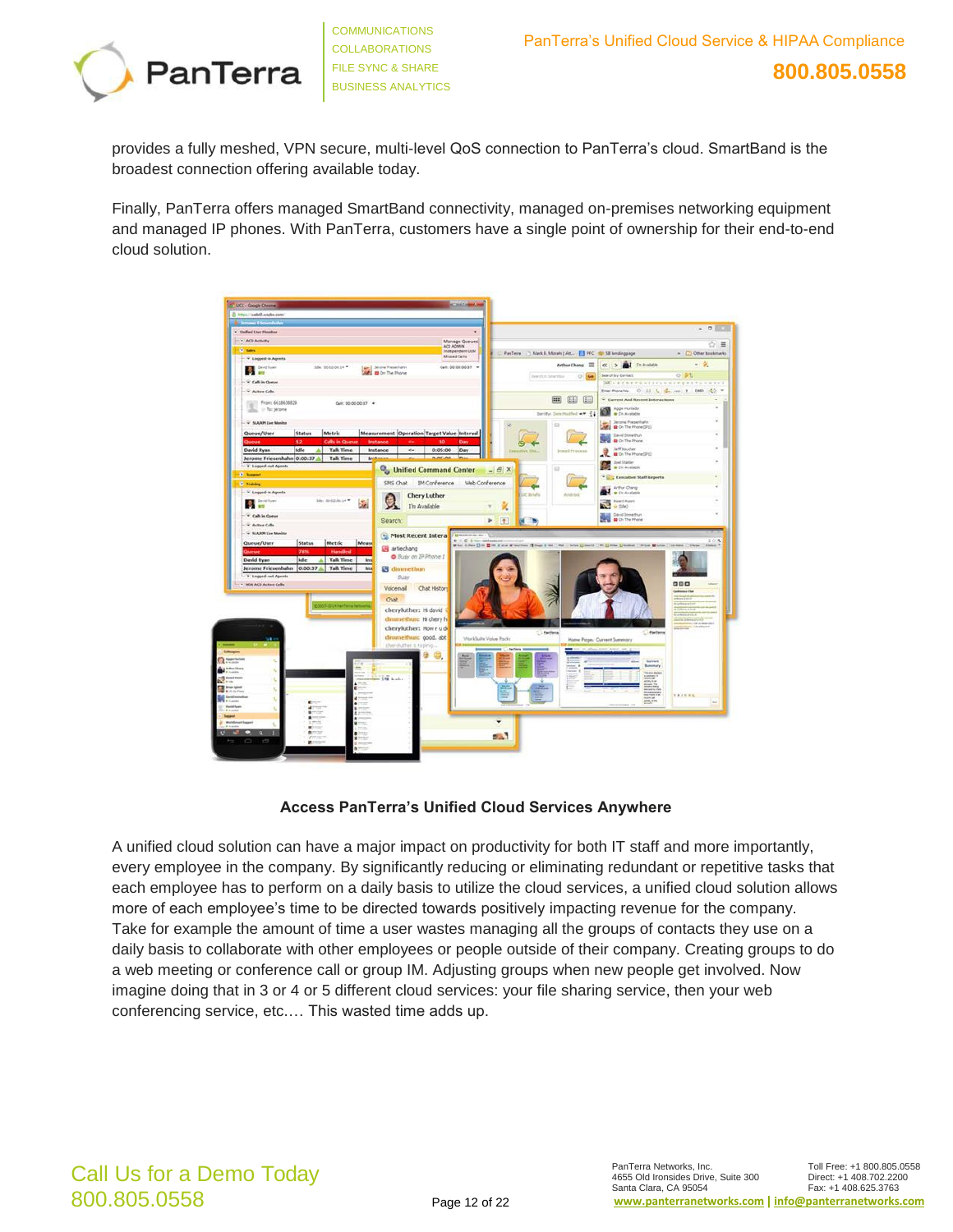

| Company<br><b>Size</b> | Annual<br>Revenue | Revenue/<br>Employee/Year | Avg Time Saved/Day by<br><b>Eliminating Repetitive</b><br>or Redundant Tasks | Potential \$\$ Increase<br>in Annual Revenue | % Increase<br>in Annual<br>Revenue |
|------------------------|-------------------|---------------------------|------------------------------------------------------------------------------|----------------------------------------------|------------------------------------|
| 100                    | 20M               | \$200,000                 | $15 \text{ min}$                                                             | 625,000                                      | 3.13%                              |
| 500                    | \$200M            | \$400,000                 | 20 min                                                                       | 8,333,333                                    | 4.17%                              |
| 1,000                  | \$750M            | \$750,000                 | 30 min                                                                       | \$46,875,000                                 | 6.25%                              |

#### **Impact Unified Cloud Services Solution has on Productivity and a Company's Revenue**

Employees can waste an average of 15 to 30 minutes a day doing these kinds of redundant tasks instead of spending it on driving sales. The above table shows the positive impact on a company's revenue stream a unified cloud services solution can have. Conversely, implementing separate cloud services can decrease productivity and negatively impact sales and revenue.

PanTerra's unified cloud services solution includes:

**Streams** delivers leading edge unified communications capabilities to an enterprise maximizing productivity, eliminating upfront capital expenses and costly "rip & replace" obsolescence strategies, reducing on-going operating expenses, and simplifying administration and management.

Key Streams features include:

- $\checkmark$  Unlimited audio/video calling
- ✓ Intelligent follow-me/find-me call routing including call blasting and sequential routing
- $\checkmark$  Secure IM with real-time integrated presence
- ✓ Unlimited audio/video conferencing
- ✓ Unlimited deskshare and web meeting
- $\checkmark$  Cloud call recording
- ✓ Full contact management including Google, Yahoo, Outlook importing
- $\checkmark$  BLA/BLF, call parking, supervisory modes
- $\checkmark$  Digital Faxing
- ✓ Outlook, Salesforce, Office 365 plugins
- ✓ Unlimited ring groups, auto attendants
- ✓ Fully integrated with Streams Call Center
- ✓ Fully integrated with SmartBox file sync & share (communications content stored in SmartBox)
- $\checkmark$  Mobile app support

**Streams Call Center** delivers enterprise level Call Center capabilities significantly improving the customer experience while providing enhanced resource flexibility and supervisory monitoring and reporting tools. With built-in real-time analytics, enterprises can fine tune their businesses, maximizing customer satisfaction and top line revenue while optimizing agent resources and infrastructure costs.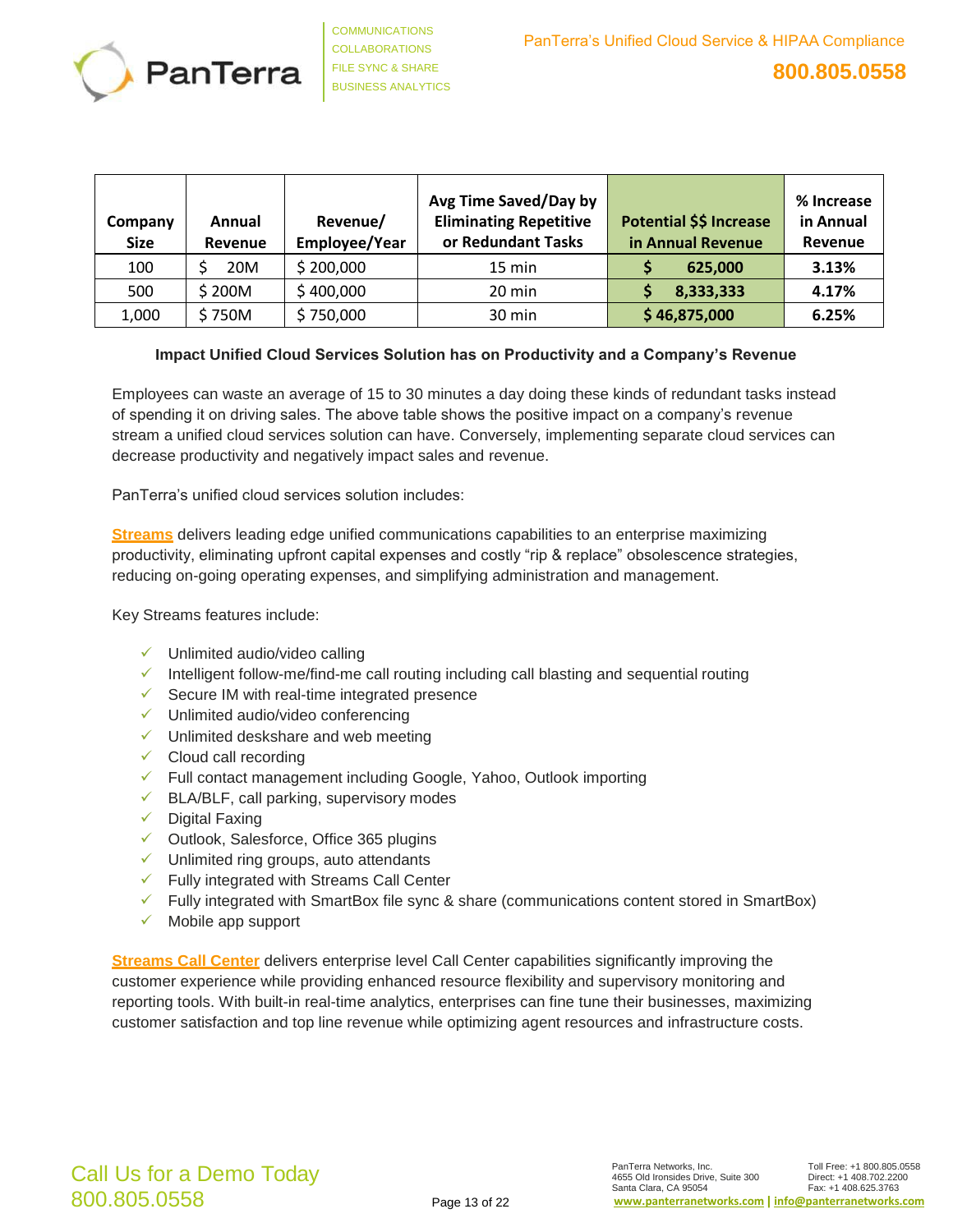

Key Streams Call Center features include:

- $\checkmark$  Unlimited queues and minutes
- $\checkmark$  Built-in analytics with over 100+ customizable performance SLA/KPI metrics
- ✓ Intelligent routing including skills-based, round-robin, next available, longest idle and random
- $\checkmark$  Real-time live monitoring of all agents
- ✓ Supervisory modes including silent listen, whisper and barge-in
- ✓ Call-Back When First in Queue and Pull Caller Out of Queue
- $\checkmark$  Cloud call recording
- $\checkmark$  Real-time and scheduled detailed reporting
- $\checkmark$  Fully integrated with Streams PBX
- ✓ Fully integrated with SmartBox file sync & share
- $\checkmark$  Mobile app support

**SmartBox** is an enterprise File Sync & Share solution with built-in communications and collaboration features that allow users to maximize engagement with customers by sharing, communicating, and collaborating all in a single solution.

Key SmartBox features include:

- ✓ Unlimited secure cloud storage
- ✓ Multiple share privileges (viewer, editor, co-owner, owner)
- $\checkmark$  Share any file/folder at any level
- ✓ Communications content stored in same cloud (Voicemail, faxes, recordings, attachments)
- ✓ Unlimited independent local sync clients
- ✓ Unlimited file versioning and file locking
- $\checkmark$  Share event notifications
- ✓ Password protection and temporary sharing
- $\checkmark$  Trash bin and undelete
- ✓ Fully integrated Streams communications features
- $\checkmark$  Fully integrated contact management
- $\checkmark$  Mobile app support

**Unified Business Analytics** allows businesses to fine tune their businesses in real-time with over 100+ customizable SLA/KPI performance metrics. Provides a common analytics framework for communications, content and financial analytics.

Key Unified Business Analytics features include:

- ✓ 100+ customizable SLA/KPI performance metrics
- $\checkmark$  Real-time live analytics monitoring
- $\checkmark$  Ad hoc and scheduled analytics reports
- ✓ Multi-level, multi-user supervisory notifications
- $\checkmark$  Monitor analytics for any user within the account (not just Call Center agents)
- $\checkmark$  Instant corrective action capabilities thru unified communications features
- ✓ Fully integrated with Streams, Streams Call Center and SmartBox file sync & share
- $\checkmark$  Mobile app support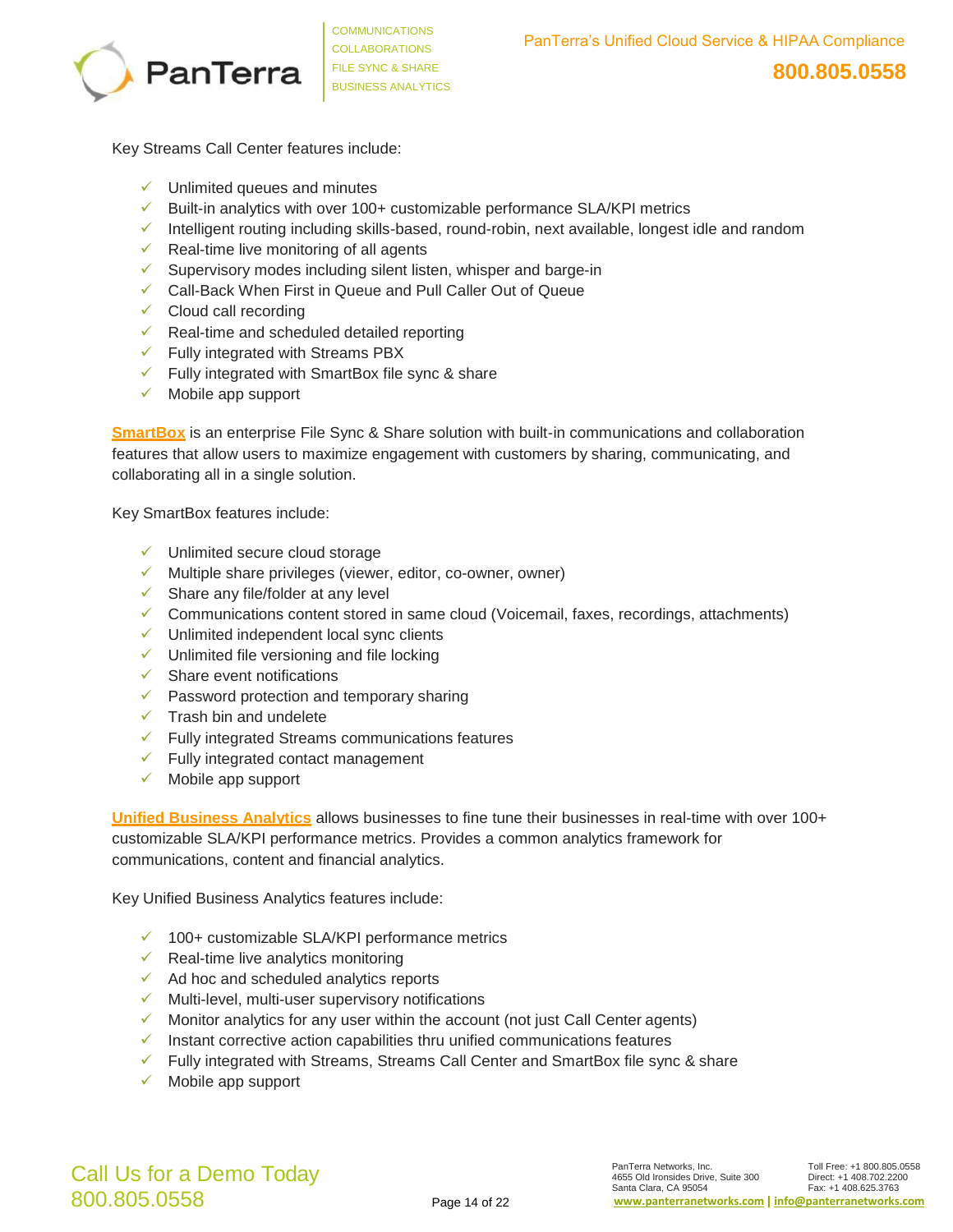

## **Our Cloud Infrastructure** *Guarantees Ultra-High Service Attributes*

PanTerra's unified cloud solution is a 100% cloud solution delivered from a network of secure, hardened cloud data centers. These data centers provide multiple layers of both physical and cyber security to protect customer content and ensure reliable non-stop operation of the service. Redundant components at virtually every level ensure that no single point of failure, including a massive data center failure, can cause a service outage. This is critical when businesses consider migration to the cloud.

However, hardware redundancy is not the only important factor to consider when looking at a cloud service provider. In fact, there are seven key cloud attributes that are critical for any cloud service provider. The seven key attributes include:

1. **Reliability** – Reliability is the measurement of how often a service "fails." The inverse of this is Mean Time Between Failure (MTBF) which is the average uptime between failures of the service. The higher the MTBF the more reliable the service can be and the less likely the service will fail. With cloud services, there are many components to delivering the service including the local LAN and networking equipment, the last mile circuit, the backbone carrier and the data center with all its various components. Each one of these components has an MTBF and reliability number. Taken together, the reliability of the whole system can be less than the reliability of the least reliable component.

**PanTerra's unique ultra-reliable architecture and fully owned approach to its cloud service means that it can guarantee a minimum of 99.999% reliability for its service.** With extensive expertise in building reliable business-class cloud networks, PanTerra has architected its cloud service to be ultra-reliable, maximizing MTBF for all components in the service and thus maximizing reliability, virtually eliminating service outages. When combined with our ultra-high level of availability (ability to recover from an outage instantly), business continuity for all its cloud services is maintained 24/7.



Software related outages, last-mile broadband circuits and on-premise disasters (power outages, non-redundant equipment failures, etc.) contribute more to cloud service outages than hardware failures at a cloud data center.

2. **Availability** – Availability goes hand in hand with reliability in determining how available the service is or conversely how long a service is unavailable. Availability is the inverse of how long a service is unavailable (outage time) when it does fail. Taken together with Reliability, these terms determine how often and how long a service will be "down" and unavailable which means your employees are "down" and non-productive. Both terms are important. You can have a service that is reliable (doesn't fail often), but has a low availability indicating that when the service does fail, it is "down" for long periods of time. Conversely you can have a service that recovers faster from an outage (higher availability) but has a lower reliability, i.e. it fails more often. In both cases, company impact and employee productivity can be significantly impacted.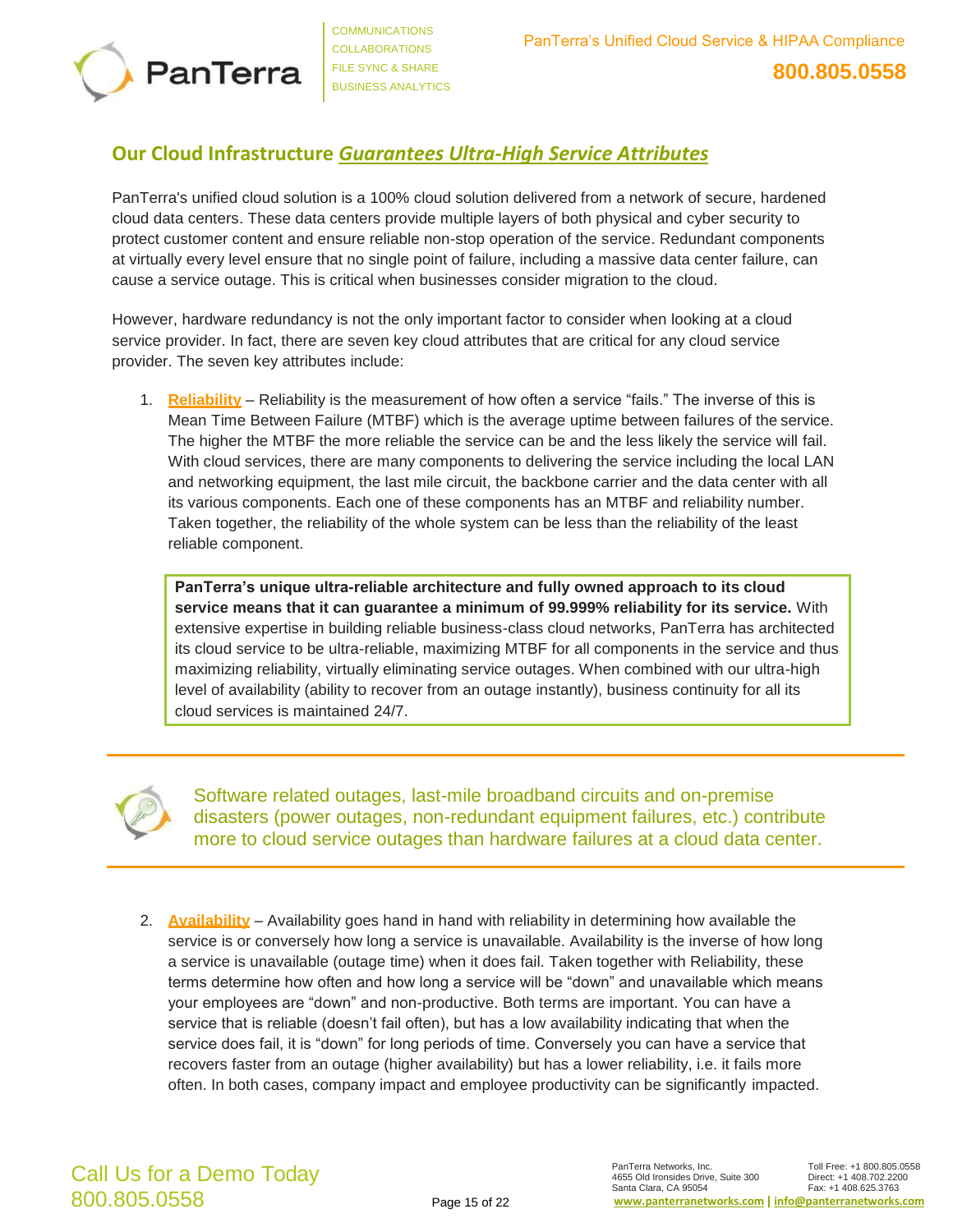

**PanTerra has the highest level of availability (and reliability) in the industry and has historical metrics to prove it.** Over the past 4 years, PanTerra has delivered a proven track record of over 99.999% availability for its services with no full-service outage lasting longer than a few minutes. This is not only due to its state-of-the-art hardware and software redundancy architecture, but also to its 24/7 operations monitoring team, QoS managed circuits, certified networking and end-point equipment and its business-based cloud DNA expertise and experience. PanTerra has more experience and expertise in delivering enterprise-class unified cloud services than any other vendor in the industry.

3. **Scalability** – One of the biggest advantages of cloud is the ability to scale service globally through the theoretical addition of new data centers. While this may sound easy, adding data centers and interconnecting them in such a way that service can be consistently accessible is not easy. Some cloud service providers that depend on  $3<sup>rd</sup>$  party technology vendors to provide the service are challenged to deploy and maintain the same version of that technology across all data centers or be faced with inconsistent features or operations between each data center. This can be very counter-productive to a company that depends on service consistency.

**PanTerra is both service provider and technology provider.** PanTerra doesn't rely or depend on any  $3<sup>rd</sup>$  party technology provider so it is better able to deliver globally consistent scalable services around the world. In addition, PanTerra's N+1 per service scaling architecture means that it can increase scale on any service, both within a particular data center or by adding additional data centers, ensuring optimal cost-effective scaling for each service.

4. **Security** – Cloud security has been a much talked about topic for many years. Extending the IT infrastructure outside of the physical confines of a corporate building can pose security challenges both physically as well as in cyberspace. Over the past couple of years, however, business cloud service providers have made tremendous progress in securing the cloud environment for enterprises to confidently migrate to the cloud. Key to ensuring a secure cloud service environment is working with a service provider that can provide end-to-end security from endpoints (IP phones, desktops and mobile devices) to secure broadband connections and secure cloud services themselves.

**PanTerra delivers complete end-to-end enhanced security and privacy features that keep business communications and content maximally secure**. With advanced features such as multi-factor authentication (MFA) on all endpoints (including IP phones), secure MPLS broadband connectivity, full encryption in-transit and at-rest for all user and communications content, mobile device remote management and multi-level administration, PanTerra's unified cloud services provides a robust and secure cloud environment for your enterprise.

5. **Quality of Service (QoS)** – Quality of Service is one of the most important cloud service attributes as it can negatively impact productivity for every employee in the company and it can occur instantaneously at any time without warning. Additionally, QoS may be impacted by external factors; more so in certain cloud service providers than others. As more IT services are moved to the cloud, inter-service QoS issues will also become a more frequent occurrence challenging even the best cloud service provider to be able to resolve.  $3<sup>rd</sup>$  party circuits, networking equipment, data center bandwidth and scalable software architectures all play a role in determining QoS.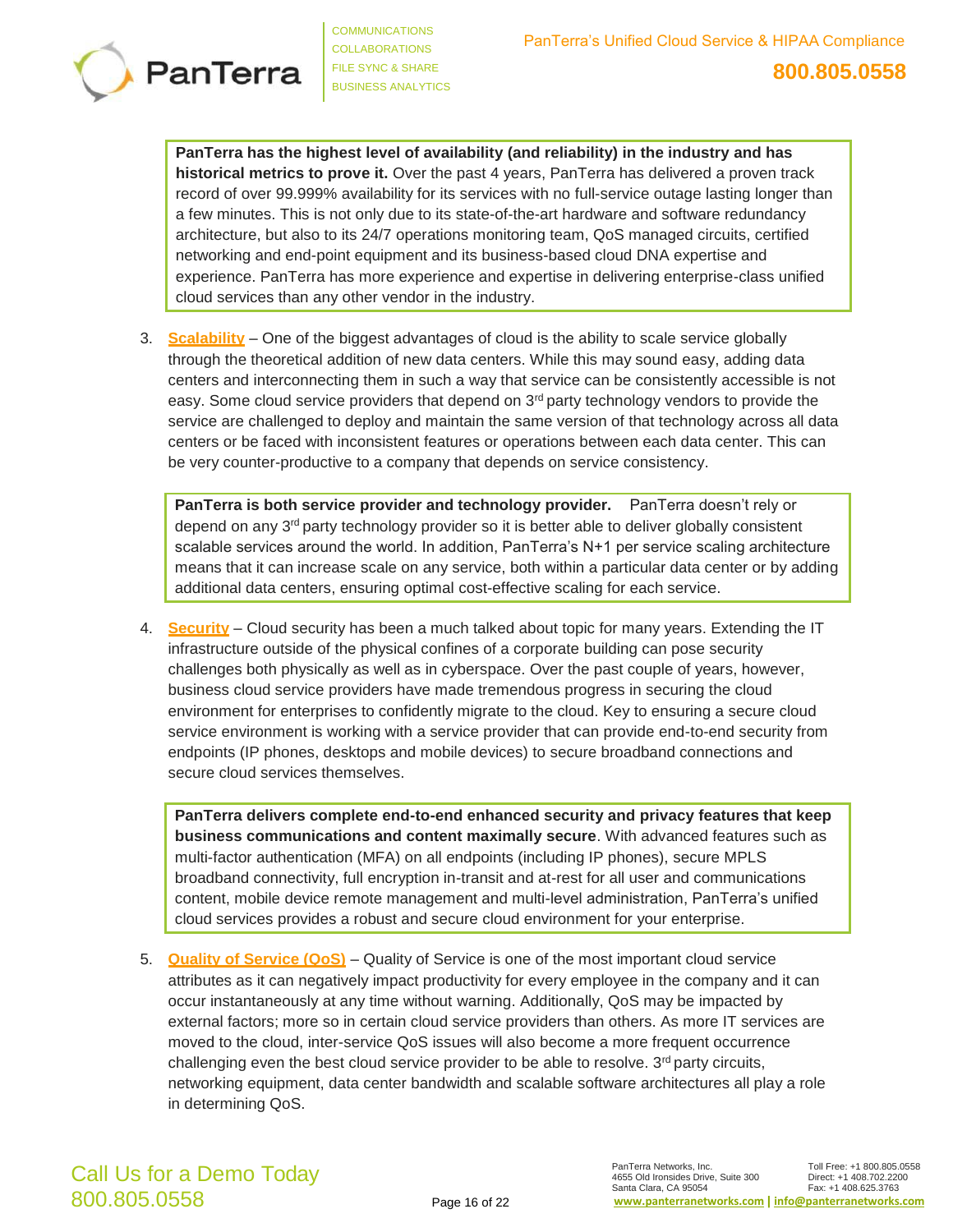

**PanTerra delivers the highest level of QoS by ensuring that every component in the solution has QoS and is monitored for QoS**. PanTerra is the only cloud service provider to offer a fully owned approach with guaranteed QoS over open Internet and MPLS connectivity. In addition, PanTerra's unique multi-service management ensures QoS between PanTerra's cloud services; so real-time voice services always maintain highest priority. Only PanTerra can offer this inter-service QoS guarantee.



Quality of Service (QoS) depends on many factors including cloud service architecture, broadband bandwidth, transport control and on-premise network implementation. PanTerra delivers complete end-to-end QoS management through QoS managed cloud services, SmartBand MPLS circuits and onpremise managed networking equipment.

6. **Service Level Agreement (SLA)** – The SLA represents the actual legal "meat" behind all of the service attributes. It is how the cloud service provider stands behind their service and exactly what guaranteed service levels it will deliver the service at. The SLA should be reviewed for level and completeness in covering all seven service attributes listed here.

**PanTerra's SLA is the highest in the industry**, guaranteeing availability, QoS and support levels to ensure your IT services are delivered at continuous peak performance and continuity. PanTerra has a historically proven track record in delivering enterprise-level cloud services to meet your enterprise's demanding needs.

7. **Support** – Support is key when outsourcing your business-critical IT services to a cloud service provider. When an issue arises, getting fast and accurate support can have a major impact on your bottom line. Understanding the support escalation process is critical to resolving issues in a timely manner.

**PanTerra delivers the most comprehensive and responsive support in the industry**. With multi-media access to support including a 30 second live IM support option, PanTerra guarantees a response to a customer issue within 30 seconds! And PanTerra's "100% ownership" philosophy guarantees that you will not be "passed" to another vendor even if the problem is with a 3<sup>rd</sup> party vendor. PanTerra will be involved until the issue is completely resolved.

Considering these seven service attributes for a single cloud service is challenging enough, but when considering migration of several IT services to the cloud, these seven key service attributes can be virtually impossible to manage and maintain if each cloud service is provided from different cloud providers. Imagine migrating your PBX to one cloud provider, your collaboration to another provider and your file sync and share to another service provider. Each cloud service provider will have different or varying levels of each of these seven service attributes. Even more troubling is that one cloud vendor's solution may negatively impact a service attribute from another cloud service provider. For example, unloading gigabytes of files to the file sharing cloud might cause QoS issues with your voice or video calls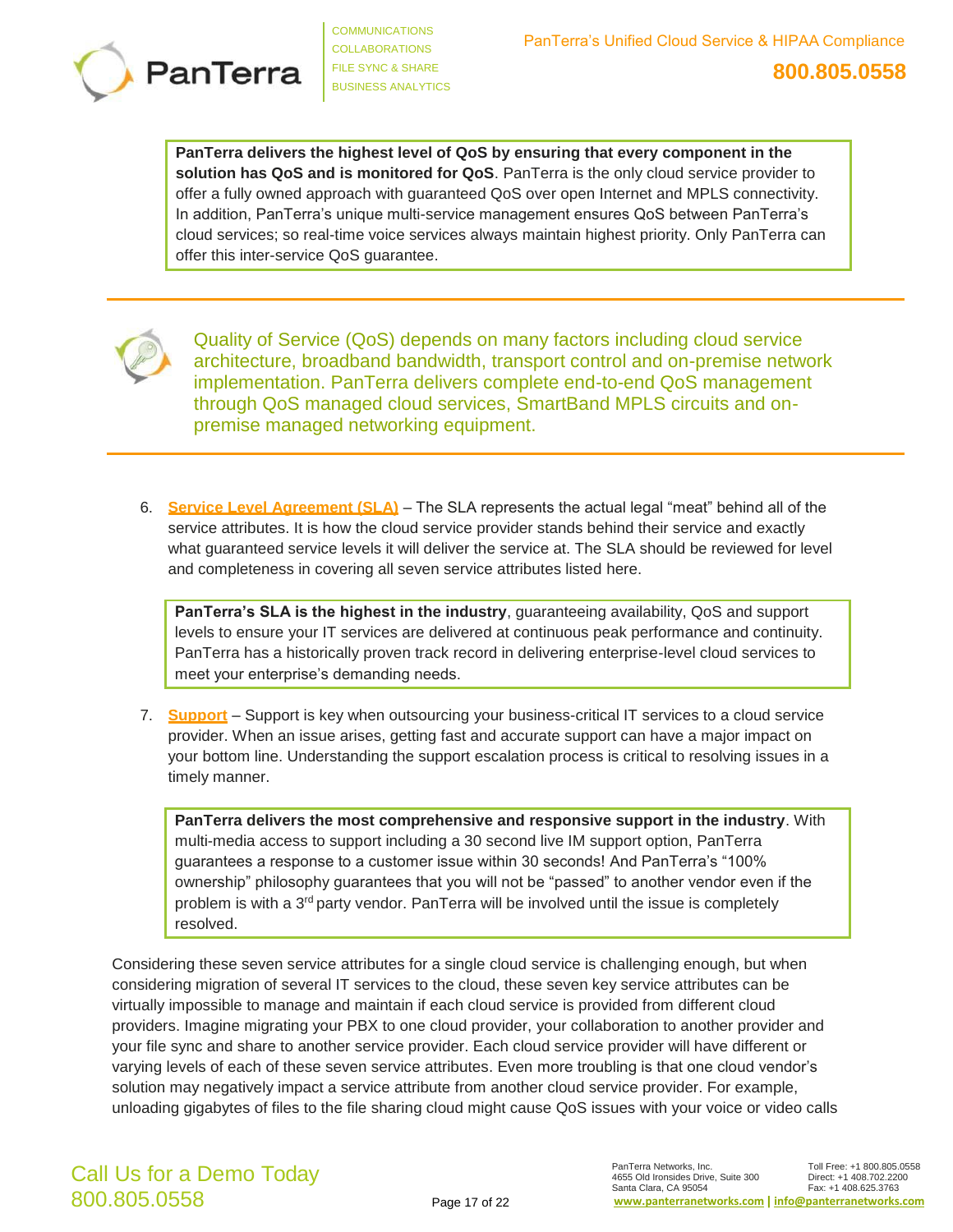

if they happen at the same time. These kinds of inter-service QoS are virtually impossible to debug and resolve when multiple providers are involved.





Consistent, Ultra-High Service Attributes

#### **PanTerra's Ultra-High Service Attributes are Consistently Delivered Across All Services**

With PanTerra's unified cloud services solution, all cloud services are delivered from a single secure cloud. This ensures consistent cloud service attributes across all services.



Moving multiple IT services to multiple separate cloud service providers can have disastrous results due to inter-service resource conflict. Imagine trying to run a web meeting from one service while another service tries to sync 100 GB of content to local desktops.

In addition, inter-service QoS impact is eliminated since PanTerra controls and manages all the services in parallel, prioritizing real-time critical services over non-real-time services. Finally, PanTerra's unified cloud services approach significantly reduces ongoing operating costs since there is only a single ultrareliable cloud infrastructure as opposed to the costs associated with multiple separate clouds infrastructures.

## **Our "Hands-On" On-Boarding Process** *Doesn't Leave You in the Dark*

Selecting a cloud service provider should not just be about the features and service itself. There are many more factors to consider when selecting a cloud provider. One of the most important and often overlooked critical areas is the on-boarding process that the service provider uses both for the initial deployment as well as new incremental deployments which most likely will occur over the course of time. New locations need to be provisioned, an existing location may move to a new location or some existing locations may require changes.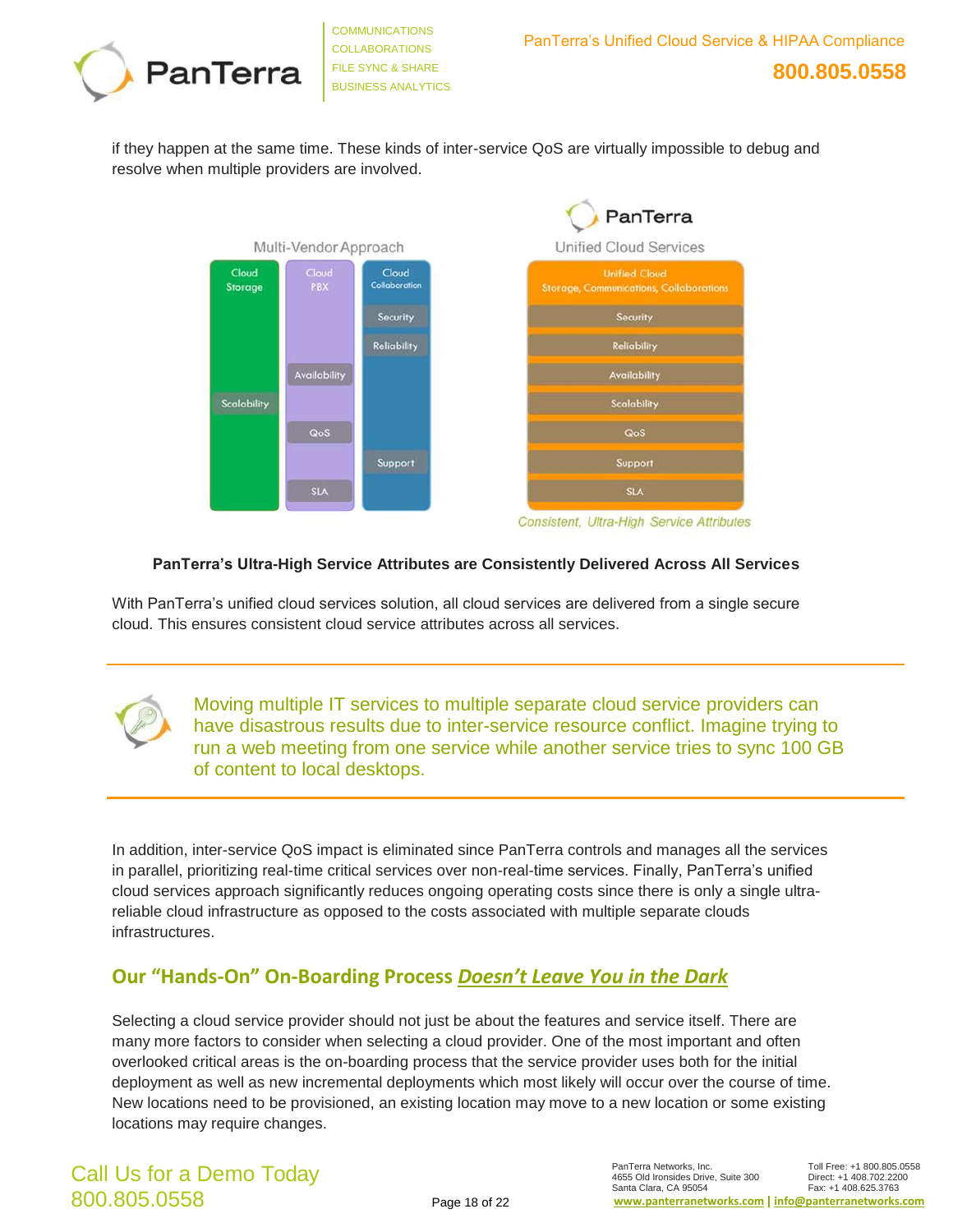

It is critical to engage a cloud service provider that is going to truly be hands-on during the on-boarding process. Communications within a large organization are complex and require careful planning and review to match end user and corporate requirements to the networking environment. Auto attendant setups, ring groups, analytics, Call Center agent configurations, and call routing plans are just some of the configurations that go into setting up cloud communications.



#### **PanTerra's "Hands-On" Design Review Methodology Maximizes Successful Cloud Migration**

PanTerra takes a complete "hands-on" approach to the on-boarding process, providing all the necessary human resources to make the migration to the cloud as easy and painless as possible. A multi-step design review methodology is employed involving the customer, PanTerra and optionally the 3<sup>rd</sup> party IT vendor. Current networking environments and equipment are reviewed for acceptable compliance, telephone numbers are mapped out, circuits are optionally ordered and tracked, LNP porting is ordered, auto attendants and ring groups are created and if necessary, new networking equipment and/or IP phones are ordered.



*PanTerra on-boarding is an "all hands-on deck" philosophy* versus "here, you do it and here's our web knowledge-base if you have problems."

During each and every step, PanTerra manages, coordinates and tracks the on-boarding process to make sure everything goes smoothly during the migration. And if a new location is added or an existing location needs to be moved, PanTerra resources are available to make that transition as smooth as possible as well.

## **Our 24/7 Customer Satisfaction Commitment is to** *"Go the Extra Mile"*

Enterprises depend on their IT services 24 x 7. They are mission-critical to the enterprise and when there is an issue, getting resolution as quickly as possible is paramount. There are four key aspects to determining customer satisfaction with a cloud service:

- ✓ **Customer Support Access/Availability**  How accessible and available is the provider's customer support? Are there multiple ways to contact support? Is there live phone support 24 x 7?
- ✓ **Ownership**  Does the cloud provider take ownership of all issues or do they forward issues to 3<sup>rd</sup> party vendors?
- ✓ **Resolution Time**  Does the cloud provider own the technology so they can affect resolution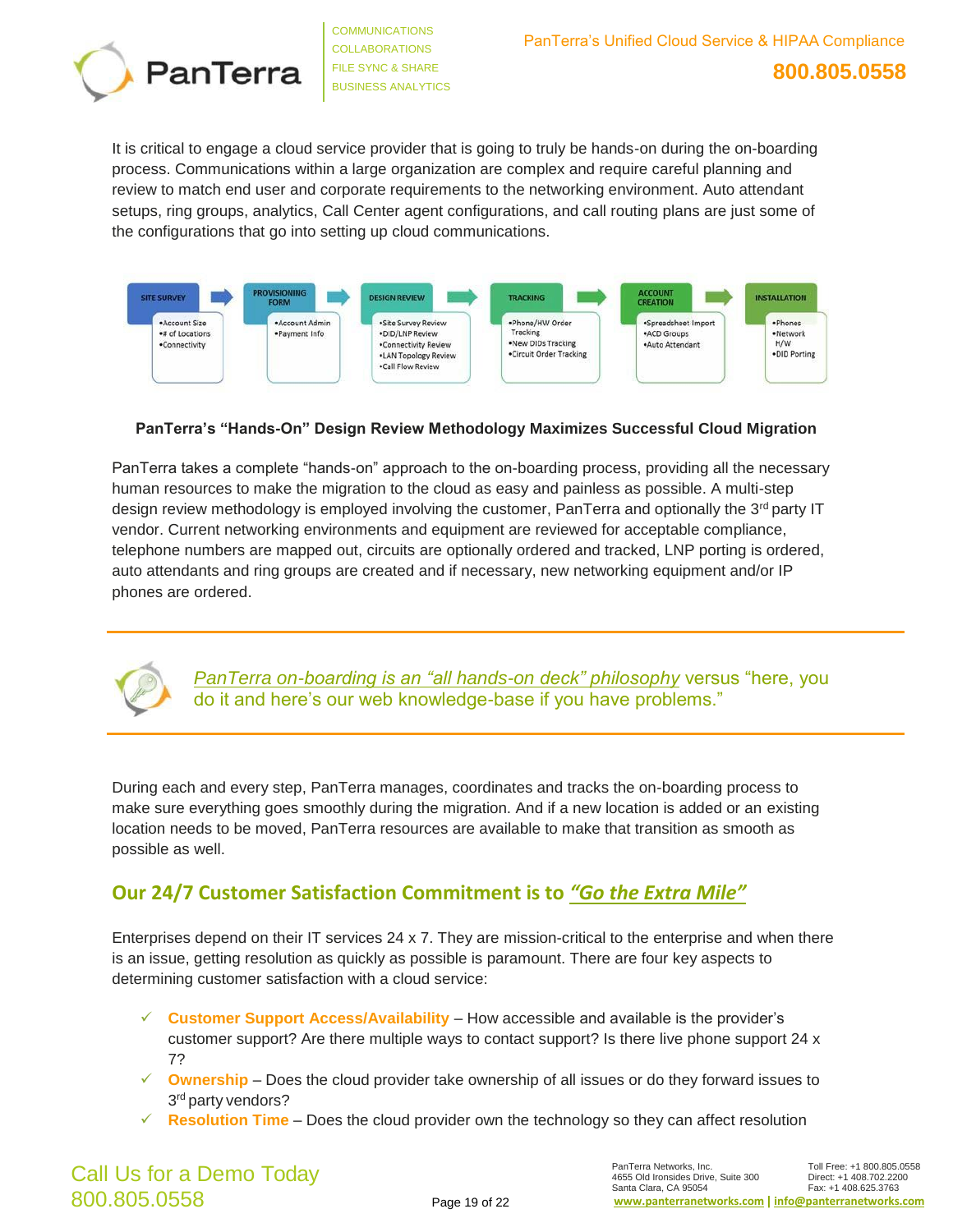

faster? Do they have a formal escalation process?

**Follow-Up** – Does the cloud provider follow-up in a timely manner? Is there pro-active follow-up?

PanTerra is dedicated to 100% customer satisfaction and delivers on each and every one of the key aspects above, going the extra mile for our customers.



Often, time-to-resolution is more about minimizing the number of vendors involved and maximizing single vendor ownership. PanTerra takes 100% ownership of all support issues, regardless of the source.

With live 24 x 7 customer support to instant 30 second response time for IM support, businesses get immediate access to the support they need when an issue arises. And PanTerra takes 100% ownership of the issue, regardless of whether the issue is with PanTerra, a broadband carrier, some  $3<sup>rd</sup>$  party networking equipment or any other remote entity. PanTerra will never push a customer off. Being both the service and technology provider also allows PanTerra to resolve service issues in a more expedient manner since support personnel have direct access to the engineering developers.



#### **PanTerra Takes Ownership of All Issues from Start to Finish**

With PanTerra customer satisfaction starts the minute you become a customer and never stops being our number one priority.

## **We are 100% Committed to** *Your Enterprise's Success*

In today's competitive fast-moving business world, you need a cloud partner that is 100% focused on your enterprise's success. With our mission-critical business DNA, PanTerra delivers that 100% focus with a proven holistic approach that includes not just the cloud service itself but all the necessary pieces of the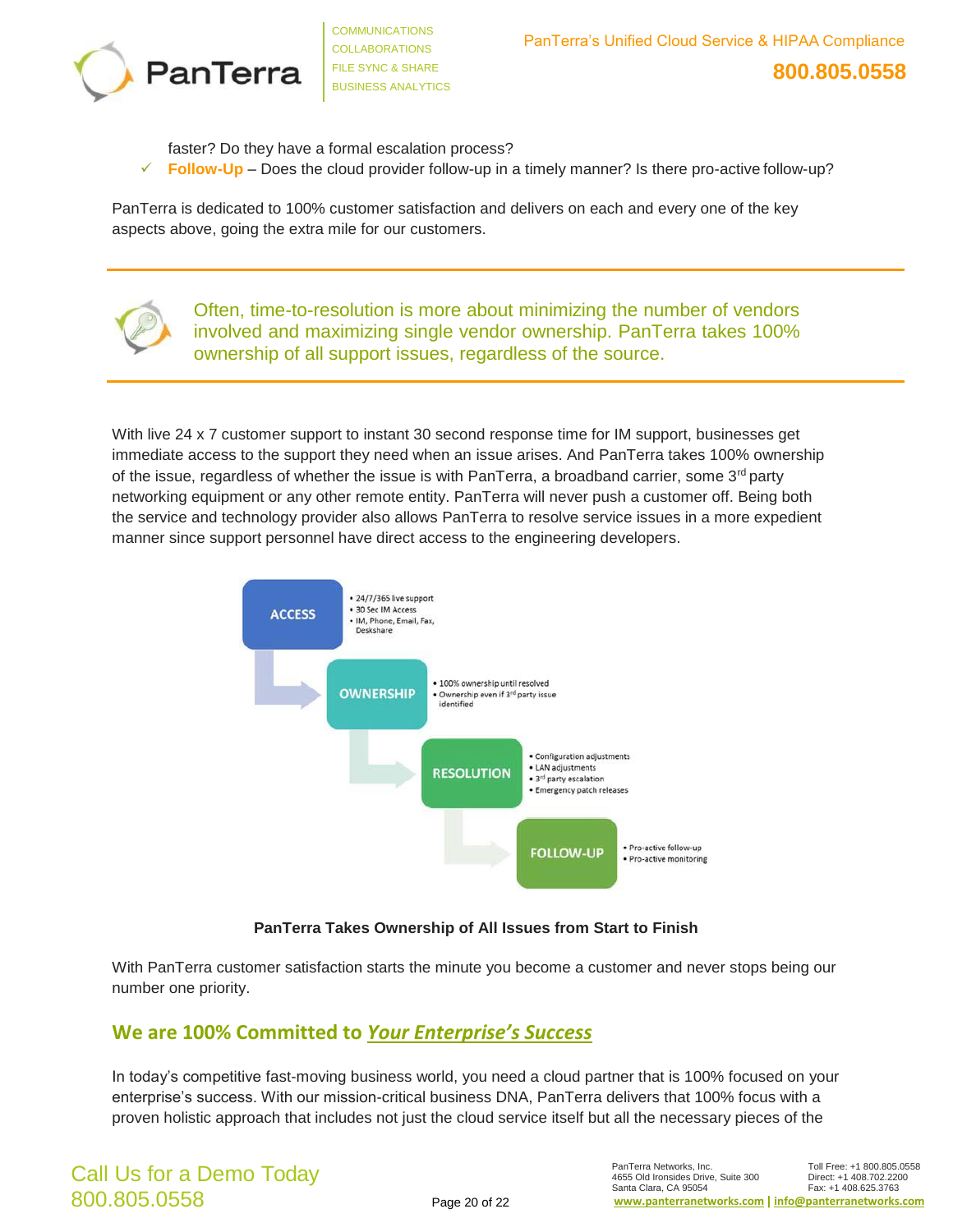

solution to guarantee peace of mind that your IT services will deliver leading edge features with ultrareliable and secure operations, backed by world-class enterprise level support.



**Select the Ultra-Secure Unified Business Cloud from PanTerra**

Migrating to the cloud has incredible benefits and PanTerra can get your enterprise into the cloud faster, more reliably and secure than anyone else on the planet. Contact PanTerra (800.805.0558) directly or a PanTerra partner today and get a free live demo and see how your enterprise can immediately benefit from PanTerra's Unified Cloud Services.